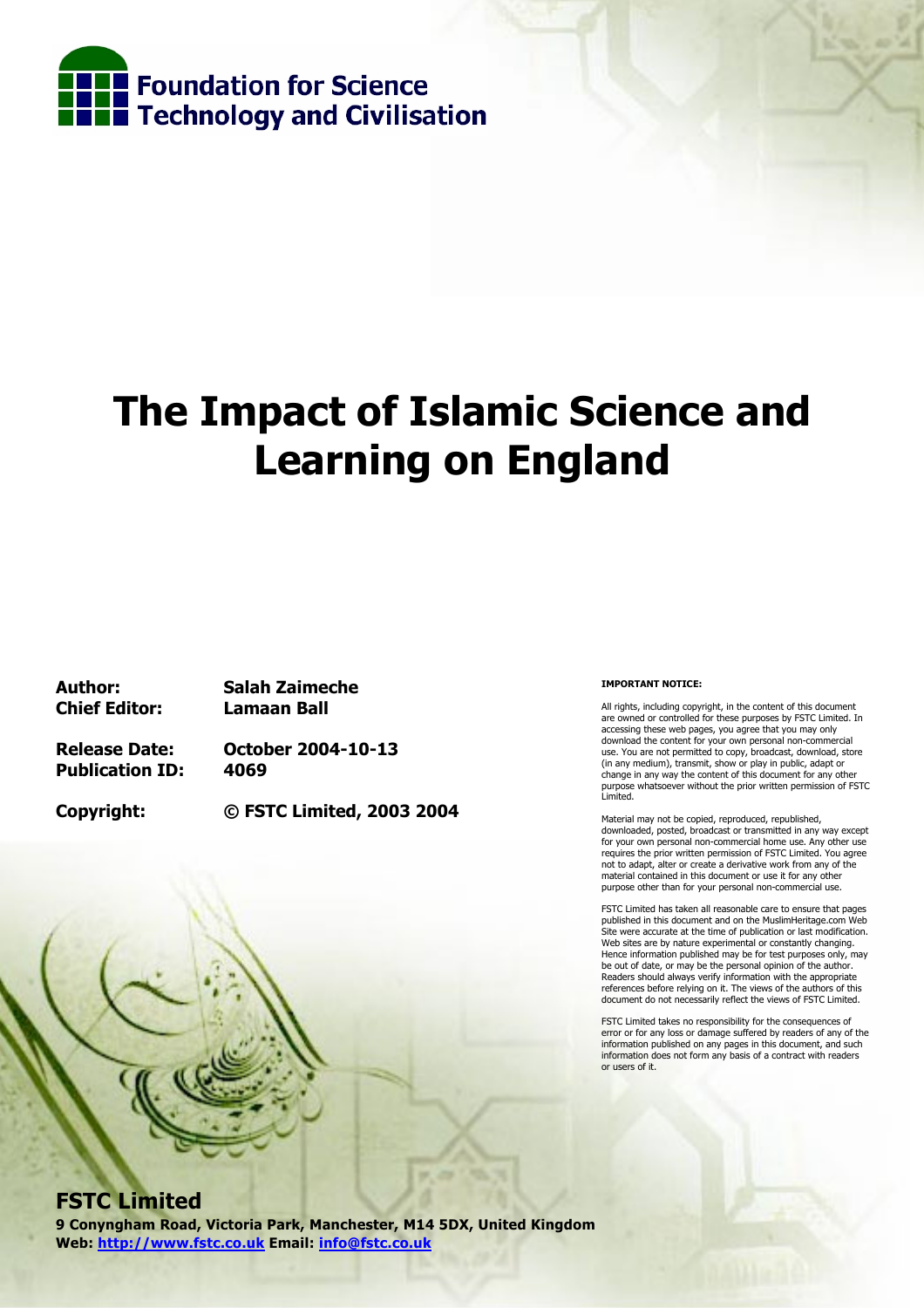## **THE IMPACT OF ISLAMIC SCIENCE AND LEARNING ON ENGLAND**

 Von Grunebaum tells that "Modern Muslim society as a whole is lamentably ignorant of the origin, development, and achievements of its civilisation. This ignorance," he continues, "is due partly to a defective educational system and partly to absorption by the adjustment problems of the moment. Moreover, scientific research methods have not yet found universal acceptance."<sup>1</sup>

This last statement raises two interesting issues. First, the obvious: Muslim society, as a whole, has no idea of the impact its civilisation has exerted on the modern world, on modern science and civilisation. Hardly will it occur to most Muslims that the English speaking world, which dominates our modern civilisation, mainly via America, had at some point acquired its learning and science from the Muslims. Second, and equally obvious: if the Muslims themselves ignore their contribution, why should others acknowledge it for them? Hence, a general great silence issues from the English-speaking world, as well as from other speech communities, about the Islamic contribution to their scientific revival.

This paper seeks to address the aforementioned issues. Obviously it is not going to say everything; more able minds can attempt that. What is offered here is just an outline of how Islamic civilisation impacted on the rise of science and learning in England, and on aspects of English architecture.

In order to do so, what is required, first and foremost, is a brief outline of the condition of both civilisations, Muslim and English, and the sharp contrasts between the two, so as to appreciate fully the scope of the Muslims' impact.

#### **Contrasts between Islamic and English societies:**

"The glimmering lamp of knowledge was sustained when it was all but ready to die out. By the Arabians it was handed down to us," says Draper.<sup>2</sup> His brief statement means nothing, or everything if it is substantiated. Scott, Haskins and Metlitzki help in this respect to highlight the dire state of learning and civilisation in the West, including England, and how it was the Muslims who kept learning and civilisation alive, before they passed the light of knowledge as Draper says.

Tenth century Andalusia, Scott tells,<sup>3</sup> was traversed in every direction by magnificent aqueducts; Cordova was a city of fountains; its thoroughfares, for a distance of miles, were brilliantly illuminated, substantially paved, kept in excellent repair, regularly patrolled by guardians of the peace. In London, in contrast, there were no pavements until the fourteenth; at night the city was shrouded in inky darkness; that it was not until the close of the reign of Charles II (17<sup>th</sup> century) that even a defective system of street lighting was adopted in London. The mortality of the plague is a convincing proof of the unsanitary conditions that

<sup>&</sup>lt;sup>1</sup> G.E. Von Grunebaum: *Islam,* Greenwood Press, Publishers, 1961. p.185.<br><sup>2</sup>1 W. Drapor: *A History of the Intellectual Development of Europe*, 2 velo

<sup>&</sup>lt;sup>2</sup>J.W. Draper: A History of the Intellectual Development of Europe; 2 vols, George Bell and Son, London, 1875. Vol I; p. 390.

<sup>&</sup>lt;sup>3</sup>S.P. Scott: *History of the Moorish Empire in Europe*, 3 vols; J.B. Lippincott Company, Philadelphia and London, 1904. vol 3; pp 518-21.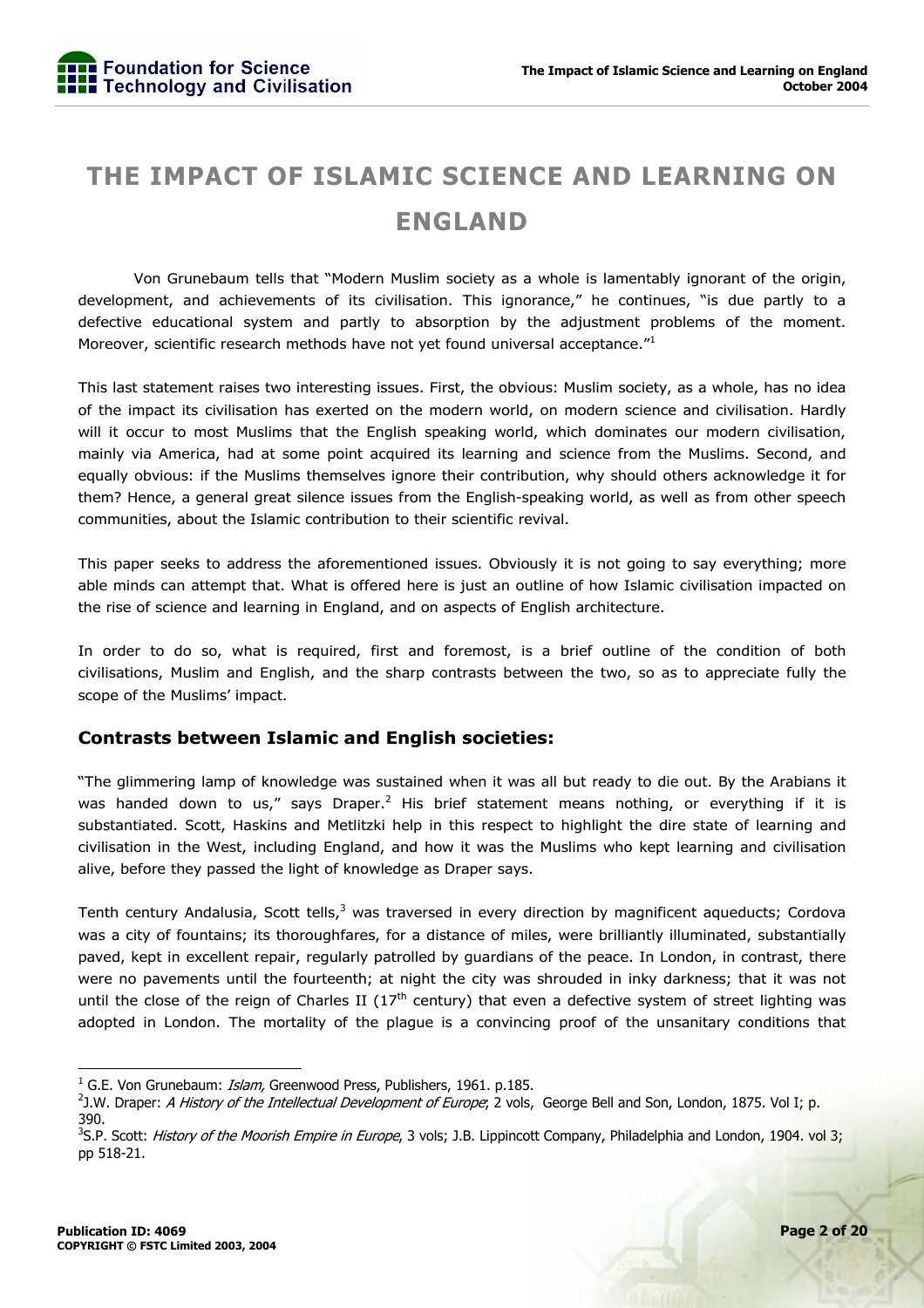everywhere prevailed; the supply of water was derived from the polluted river or from wells reeking with contamination.

 Back in Spain, Scott pursues, the annual receipts of the state from all sources under Abd-al-Rahman III, in the first half of the tenth century exceeded three hundred million dollars; the revenues of the English Crown at the close of the seventeenth century were fifteen million. The inhabitants of England at the death of Elizabeth were about four million; the population of Muslim Spain six centuries previous to that date could not have been less than thirty million. In 1700, London, the most populous city of Christian Europe, was only half as large as Cordova was in 900, when Almeria and Seville had each as numerous a population as the capital of the British Empire eight hundred years afterwards. At the dawn of the eleventh century the Muslim dominions of Sicily and Spain presented a picture of universal cultivation and consequent prosperity, where industry was promoted and idleness was punished; where an enlightened spirit of humanity had provided asylums within whose walls the infirm and the aged might pass their remaining days in comfort and peace. Six hundred years afterwards what are now the richest and most valuable agricultural districts of Great Britain were unclaimed and uninhabitable bog and coppice, abandoned to game and frequented by robbers; and one-fourth of the inhabitants of England, incapable of the task of self-support, were during the greater part of the year dependent upon public charity, for which purpose a sum equal to one-half of the revenues of the crown was annually disbursed. In the middle of the tenth century, there were nine hundred public baths in the capital of Moorish Spain; in the eighteenth century there were not as many in all the countries of Christian Europe. $4$ 

 With regard to learning, England, like other lands of Western Christendom, was in a lamentable condition. The chief centres of culture, Haskins tells, were the monasteries, islands in a sea of ignorance and barbarism, saving learning from extinction in Western Europe at a time when no other forces worked strongly to that end.<sup>5</sup> "When we remember," Lane Poole observes, "that the sketch we are about to extract from the records of Arabian writers concerning the glories of Cordova, relate to the tenth century, when our (English) Saxon ancestors dwelt in wooden hovels and trod upon dirty straw, when our language was unformed, and such accomplishments as reading and writing were almost confined to a few monks, we can to some extent realize the extraordinary civilisation of the Moors."<sup>6</sup>

 From what his friends told him of England, Adelard, the first English scientist, on whom plenty more further down, gathered that: "violence ruled among the nobles, drunkenness among the prelates, corruptibility among the judges, fickleness among the patrons, and hypocrisy among the citizens; mendacious promises were given lightly, friends were invidious, and almost all whom one met courting favours. The coming anarchy of the reign of Stephen was on its way. Nothing seemed more distasteful to Adelard than to submit to this `misery'. Being unable to avert `this moral degeneration,' he decided to ignore it, holding a unique consolation-his enthusiasm for *Arabum studia*" (Arab Studies).<sup>7</sup>

Adelard returned to England "in the reign of Henry, son of William,'' having left it before 1100 to spend seven years learning in the Muslim East. His *Quaestiones Naturales*, which he composed for the benefit of "his nephew," praises Muslim learning, in contrast with his feeling of misery about learning in England. The

<sup>&</sup>lt;sup>4</sup> S.P.Scott: History; op cit; pp 518-521.

<sup>&</sup>lt;sup>5</sup> C.H. Haskins: *The Renaissance of the twelfth Century*, Harvard University Press, 1927: 32-4.

<sup>&</sup>lt;sup>6</sup> S. Lane-Poole: *The Moors in Spain*; Fisher Unwin; London; 1888. pp. 129-30.<br><sup>7</sup> Derethee Metlitzki: *The Matter of Araby in Medieval England*, Yale University r

<sup>&</sup>lt;sup>7</sup> Dorothee Metlitzki: The Matter of Araby in Medieval England, Yale University press, 1977. p.13.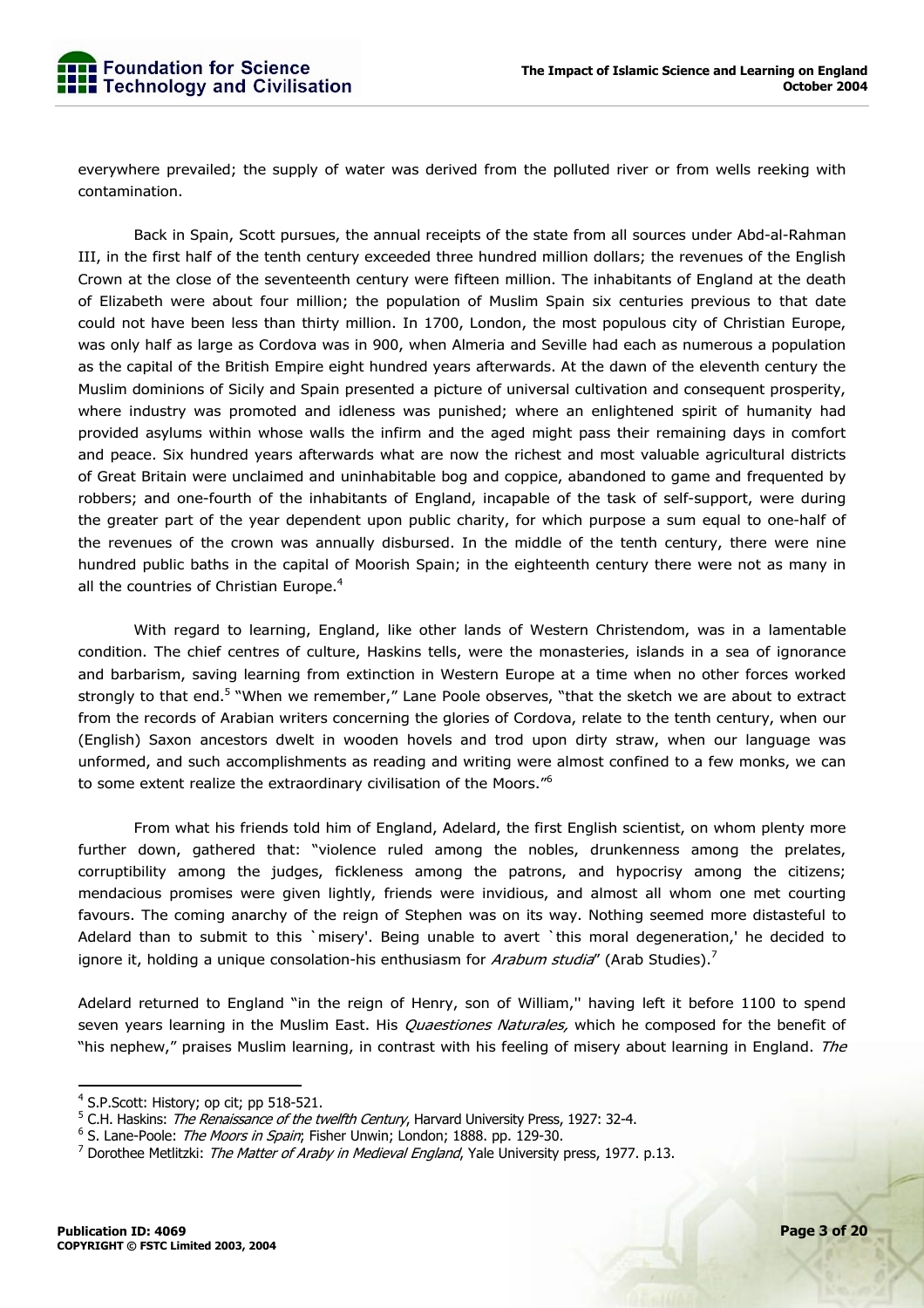Quaestiones Naturales, in the form of a dialogue between him and his imaginary nephew, is essentially a report of Adelard's grand tour and reflects his excitement at the new scientific outlook of the Muslims which had left the Latin schools far behind.<sup>8</sup>

 Nothing contrasts more the discrepancies in learning as the place accorded to books. Scott tells that the library of Mostandir, Sultan of Egypt, contained eighty thousand volumes, and that of Tripoli, two hundred thousand. He tells that in the thirteenth century, when Bagdad was sacked by the Mongols, the books cast into the Tigris completely covered its surface, and their ink dyed its waters black, while a far greater number were destroyed by fire. The public collections of the Caliphate of Spain were seventy in number, and the great library of A1-Hakem II, alone, included six hundred thousand volumes. The private collections of many individuals were proportionately large. In that of Ibn-al-Mathran, the physician of Salah Eddin, were ten thousand manuscripts.<sup>9</sup>

 Four centuries later, few books existed in Christian Europe except those preserved in monasteries; the royal library of France consisted of nine hundred volumes, two-thirds of which were theological works; their subjects were limited to pious homilies, the miracles of saints, the duties of obedience to ecclesiastical superiors. Their sole merit consisted in the elegance of their chirography and the beauty of their illuminations.<sup>10</sup> This can be said even of the contents of the illustrious Santa Maria de Ripoll, at its height under Abbot Oliva (1008-46), from whose time we have a catalogue of its notable library of two hundred and forty six titles.<sup>11</sup>

Under Muslim rule, it was difficult to encounter even a Muslim peasant who could not read and write. During the same period in Europe, many great personages could not boast these accomplishments. Furthermore, from the 9<sup>th</sup> to the 13<sup>th</sup> century, the Spanish Muslims possessed an educational system not inferior to the most improved ones of modern times. They taught astronomy from globes and planispheres; they measured the circumference of the earth; they observed the motions of the planets; they calculated the density of the atmosphere; they were familiar with the natural and artificial conditions under which vapours and gases are generated. $^{12}$ 

One can go on with the flowery language for much longer. It is no longer necessary, though. This contrast between civilizations is not presented for the purpose of gloating about the superiority of Muslim civilisation over that of barbarian Europe, and all aspects of such a contrast. Nor is it aimed at ridiculing Muslims today, for how low they have descended since their time of glory. Instead, its aim is to highlight the fact that it is impossible for backward Western Europe (including England, of course) to live next to a society much more evolved, and not to have borrowed from its elements of civilisation, just as today Muslims borrow from the West. Hence, the argument that one finds in most English history - that England leapt from barbarism into light through its own internal genius, without borrowing from Islam the elements which will be found in England soon after contact with Islam was made - is a preposterous notion. In the following, it is shown how England acquired many aspects of learning and civilisation from Islam.

<sup>&</sup>lt;sup>8</sup> Dorothee Metlitzki: The matter; p.29.

 $9$  S.P.Scott: History; op cit; Vol 3; pp. 522-3.

<sup>&</sup>lt;sup>10</sup> S.P.Scott: History; Vol 3; pp. 522-3.<br><sup>11</sup> C.H. Haskins: The Renaissance. Op cit; Pp. 41-2.

 $12$  S.P.Scott: History; Vol 3; pp. 522-3.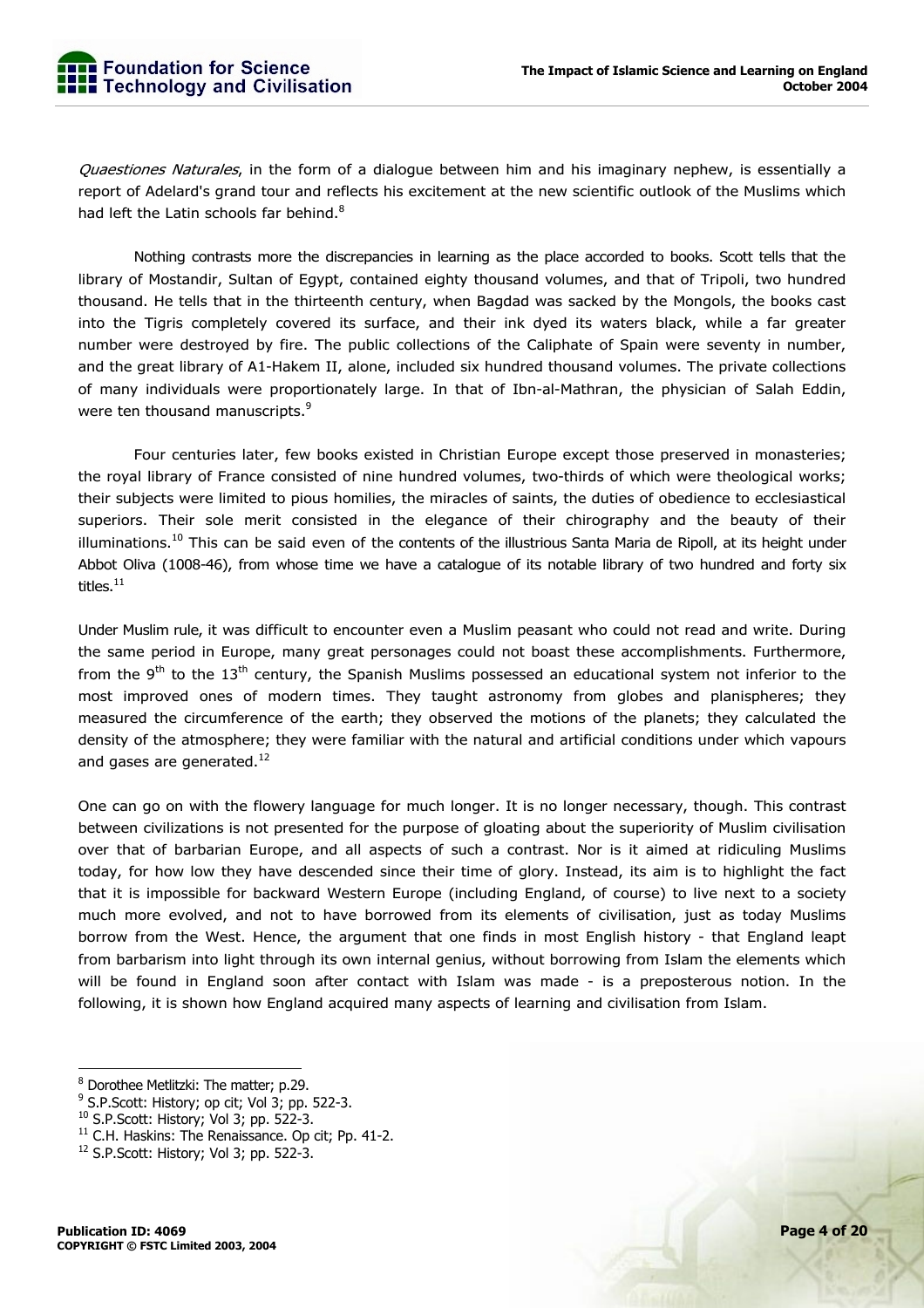

#### **Early contacts:**

 English contacts with Muslim learning began via a third party, Lorraine, in today's northeastern France. Contacts between Lorraine and the Islamic world date from the  $9<sup>th</sup>$  century. A century later, John, Gorze's abbot, took his famed trip from Gorze (970-74) near Metz in French Lorraine. The trip to Spain was the result of exchanges between Abd al-Rahman III, caliph of Cordoba and the German emperor Otto the Great. On his return, John brought back with him the first elements that were going to stir the scientific awakening in Western Christendom in the Lorraine region.<sup>13</sup> John had just spent three years in Cordova. There, he encountered a Jew named Hasdeu who understood Latin and, of course, was acquainted with Arabic. A man of intelligence and culture, who was very deeply interested in mathematics and astronomy, John in all probability brought back with him scientific manuscripts of Islamic origin, as he did from his previous trip to Italy.14 This is all the more certain since Cochrane notes that the original point of contact between Islamic science and the Christian West was the result of Carolingian interest in manuscripts to be found in Cordova.<sup>15</sup> John was certainly helped in his enterprise by acquiring knowledge of the Arabic language from the Spanish Jews who understood Latin.<sup>16</sup>

Studies by Haskins, Thompson and Welborn,<sup>17</sup> and the latter two in particular, show that mathematical and astronomical learning developed to a great extent, as a result of this aforementioned contact, and was based on Islamic sources. Thompson and Welborn show this Islamic influence in minute detail in places, needless to dwell upon here. What is important is how this learning passed on to England. Here, it is worth returning to Haskins who had stressed a crucial point, that is the role of the monasteries as islands of learning. It is through these places that Muslim learning voyaged between the two countries, carried by men of religion. Many early Muslim manuscripts in fact were located in monasteries and cathedrals. The reason for this, it must be recalled, is that at the time learning was universal, as noted above, in Islamic civilization, whereas the learned in the West were exclusively the men of religion. John of Gorze was himself an abbot.

Mathematicians and astronomers of Lorraine, now well versed in Muslim science, and the first Westerners, if we do not take into account those of Muslim Spain, began to carry their learning to England mainly thanks to one crucial factor: the preference of King Knut the Great, the English king, for churchmen from Lorraine.<sup>18</sup> From his time, on through many generations, scholars from Lorraine were very popular in England, and were appointed as bishops and masters of the schools.<sup>19</sup> Before the death of Knut, Duduc (from Lorraine) had already become bishop of Wells, Hermann, another man from Lorraine had become bishop of Ramsey; and Leofric, who had also been educated in Lorraine was bishop of Exeter (1046-1072). Under Edward the Confessor there was another group of these clerics, all of whom were interested in

 <sup>13</sup>J. W. Thompson: Introduction of Arabic science into Lorraine in the tenth Century," *Isis* 12 (1929): 187-91.

M. C. Welborn: `Lotharingia as a center of Arabic and scientific influence in the eleventh century,' Isis 16 (1931) pp.188-

<sup>99.</sup> 

 $14$  J.W. Thompson: The Introduction of Arabic Science; op cit; pp 190.

<sup>&</sup>lt;sup>15</sup>Louise Chochrane: Adelard of Bath. British Museum Press. 1994. p. 6.

<sup>&</sup>lt;sup>16</sup> J.W. Thompson: The Introduction of Arabic Science; op cit; pp 189-90.

<sup>&</sup>lt;sup>17</sup>Mary C. Welborn, `Lotharingia; op cit; C.H Haskins, Studies, op cit, pp. 334-35; J.W. Thompson: Introduction of Arabic science; op cit; p. 191.

 $18$  J.W. Thompson: The Introduction of Arabic Science; op cit; p. 191.

<sup>&</sup>lt;sup>19</sup> For more details on these Lotharingians, see : E. Freeman: Norman Conquest; 8 Vols; Oxford 1867; and T.D. hardy: Descriptive catalogue, 3 vols. London 1871.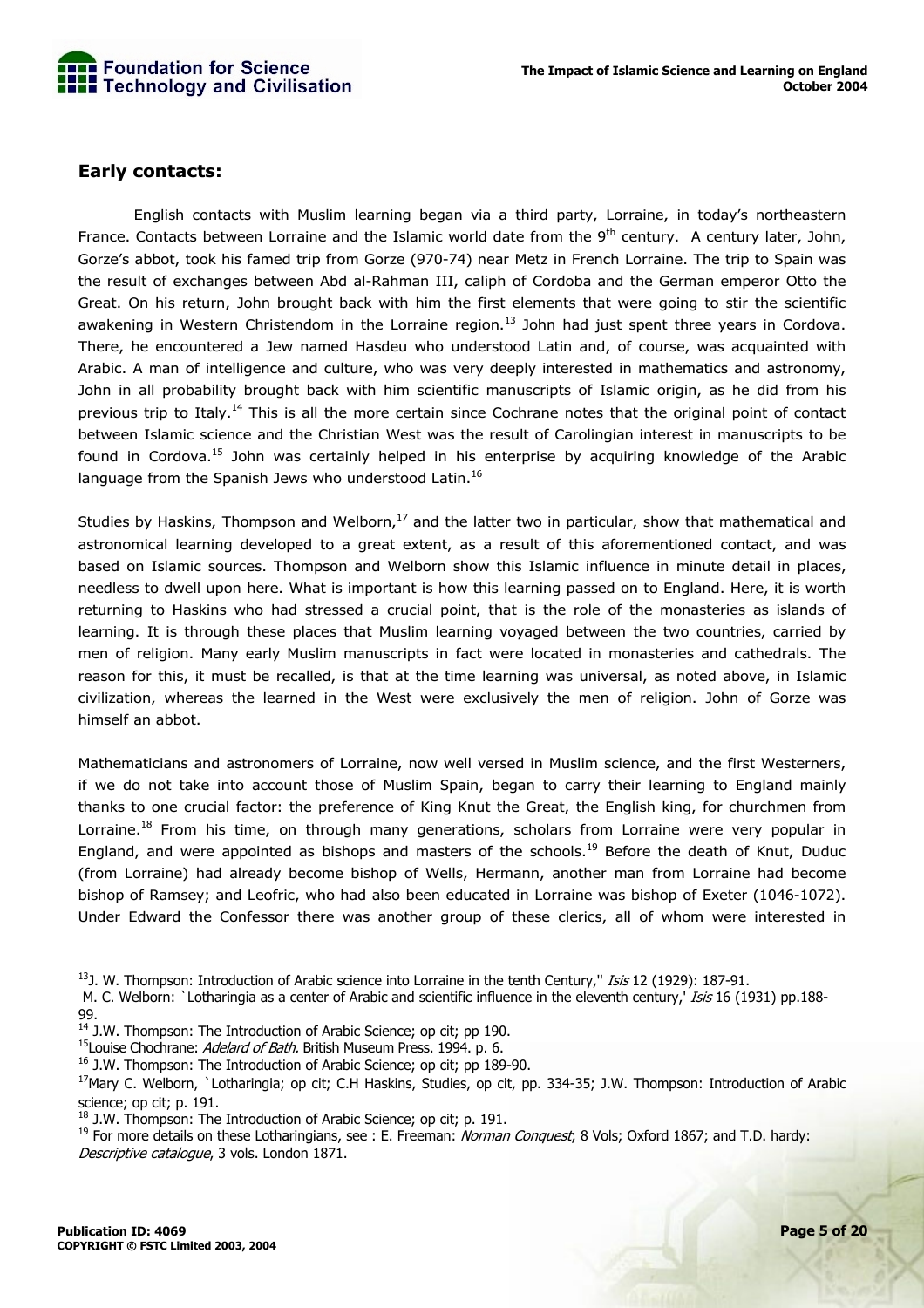learning and many brought books with them from their own country.<sup>20</sup> Earl Harold, too, encouraged learning from Lorraine in England. He had travelled extensively and had discovered that the schools of Lorraine and the nearby German cities were not only much better than those of England, but also than those of France and Northern Italy at that time.<sup>21</sup> He appointed Walter as bishop of Hereford (1060-1079) and Gisa as bishop of Wells (c.1060). However, his most important appointment was that of Athelard of Liege as the head of the college of canons, which he established at Waltham. During the times of the first Norman ruler (1066) William the Conqueror, and following him, under William Rufus, more men from Lorraine arrived in England, including Robert of Lorraine, a distinguished mathematician who was finally made bishop of Hereford (1079).<sup>22</sup> Other figures included Walcher of Malvern, Walcher of Durham, Thomas of York, and Samson of Worcester.<sup>23</sup>

 Of these latter-mentioned men, Walcher of Malvern was possibly the greatest figure of learning from Lorraine to reach England about 1091.<sup>24</sup> Walcher, a scholar and - of course – monk. In England he was the first native student of Arabic learning and was the first Latin critic of the work of translation from Arabic.<sup>25</sup> He was the first English astronomer and also the first of his nation (or one of the very first) to translate or adapt a Muslim treatise.<sup>26</sup> In the tables from this treatise he used Roman fractions; in the treatise of 1120 he used degrees, minutes and seconds. Walcher's tables call to mind others compiled a little later, about 1140, by Raymond of Marseilles. These were simply an adaptation of al-Zarqali's tables. $^{27}$ Walcher had observed lunar eclipses in Italy in 1091 and 1092, and compiled lunar tables about 1109.<sup>28</sup> Walcher had already adopted the Islamic methods of astronomical calculation and transposed them to the meridian of England.<sup>29</sup> He had come into possession of the astrolabe, and for the first time, in Latin Europe, on 18 October 1092, he used one to determine the time of the lunar eclipse that he had observed in Italy.<sup>30</sup> He had become interested in astronomical observations after experiencing the darkness of an eclipse in Italy and then discovering on his return to Malvern that the selfsame eclipse had been observed in his own monastery at a different time of the day.<sup>31</sup> Whatever knowledge of Arabic or Arabic terminology Walcher had had been transmitted to him by King Henry I's physician Petrus Alphonsi.<sup>32</sup> Walcher commenced his observations in 1090 using Roman numerals and fractions but later changed to degrees, minutes and seconds, employing an astrolabe and new methods. He had learned these from Petrus Alphonsi, himself one of the main figures to introduce Islamic learning in the Christian West,<sup>33</sup> which brings us to Petrus and other Spanish links.

<sup>20</sup> M.C. Welborn: Lotharingia as a center of Arabic; op cit; Pp 196-7.<br><sup>21</sup> M.C. Welborn: Lotharingia as a center of Arabic; op cit; p.197.<br><sup>22</sup> C. Burnett: *The Introduction of Arabic Learning into England*; The Panizzi

 $^{23}$  J.W. Thompson: The Introduction of Arabic Science; op cit; p. 191.

<sup>&</sup>lt;sup>24</sup> M.C. Welborn: Lotharingia as a center of Arabic; op cit; p. 198.

<sup>&</sup>lt;sup>25</sup> D. Metlitzki: The Matter of Araby; op cit; p.26.

<sup>&</sup>lt;sup>26</sup>G.Sarton: *Introduction to the History of Science*; 3 vols; The Carnegie Institute of Washington; 1927-48.Vol 2; p. 124.  $^{27}$  G.Sarton: Introduction; op cit; Vol 2; p. 124.

 $28$  G.Sarton: Introduction; op cit; Vol 2; p. 124.

<sup>&</sup>lt;sup>29</sup> D. Metlitzki: The Matter of Araby; op cit; p.24.

<sup>&</sup>lt;sup>30</sup> O. Pedersen: Astronomy, in *Science in the Middle Ages*, edt D.C. Lindberg; The University of Chicago Press, Chicago, 1978, pp 303-37; at p. 312.

<sup>&</sup>lt;sup>31</sup> L. Cochrane: Adelard; op cit; p. 7.

<sup>&</sup>lt;sup>32</sup> D. Metlitzki: The matter of Araby; op cit; p.26.

<sup>&</sup>lt;sup>33</sup> L. Cochrane: Adelard: op cit: p. 7.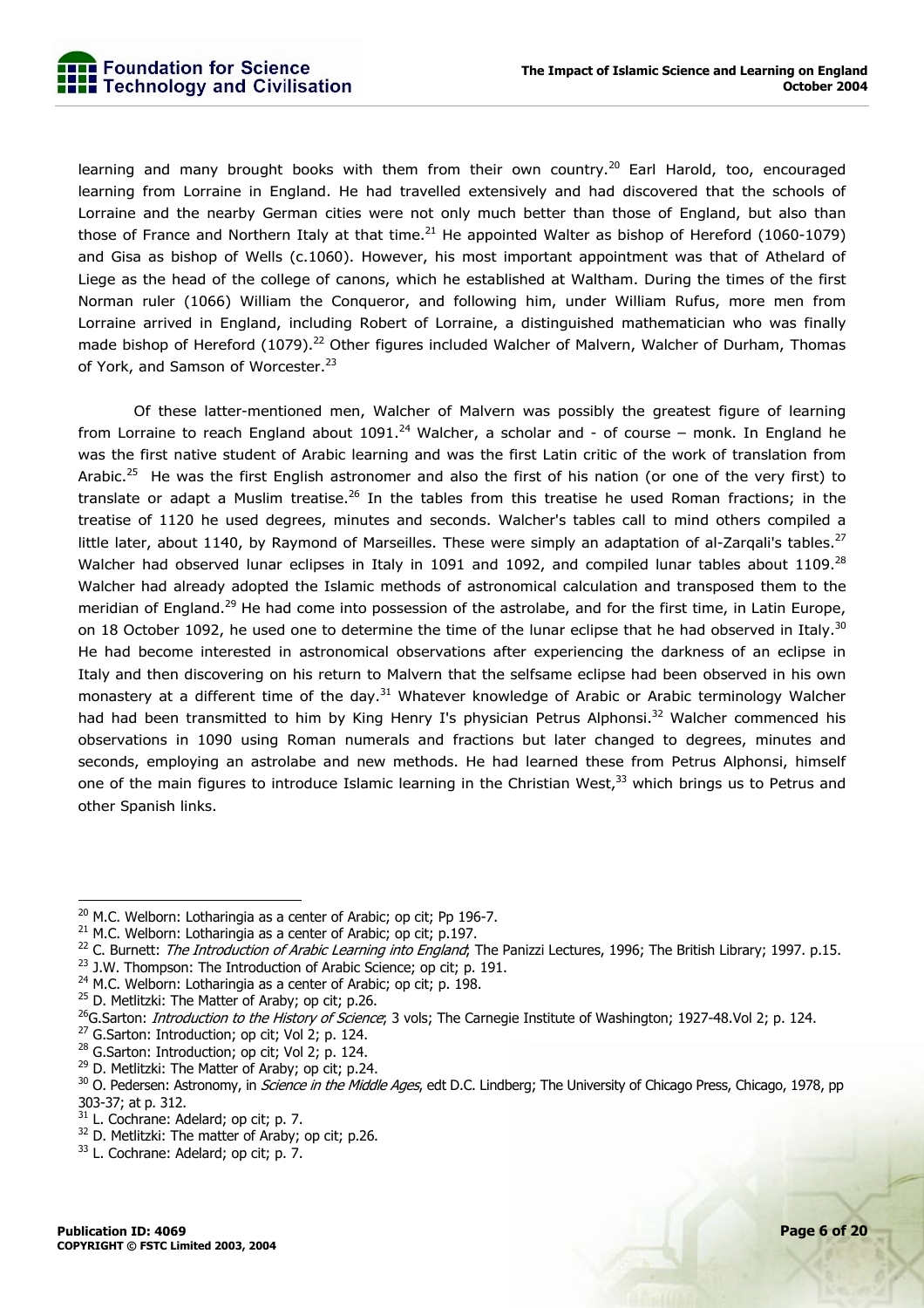

The Spanish Connections:

 Petrus Alphonsi was a Spanish Jew convert to Christianity. He was one of King Henry I's physicians, thought to have been in England from 1112 to  $1120.^{34}$ 

It was Petrus who introduced Islamic astronomy to England, and translated texts from Arabic for the first English scientists. Evidence of the astronomical contributions of Petrus Alphonsi is contained in a treatise preserved in Oxford, where he put a set of chronological tables based upon Islamic ones, including a concordance of eras for the year 1115. Also preserved at Oxford is a series of tables for the various planets and an explanation of the use of the chronological tables.<sup>35</sup> Most significant, though, Metlitzki notes, are the twelve dialogues (*Dialogus*) between Peter and `one Moses,' which reflect the Islamic astronomical learning that Petrus was first to carry to the attention of the Western Christians on their own ground.<sup>36</sup>Petrus held that the ignorant have to be educated in Islamic science and that he, Petrus, has labored hard - `magno labore.... et summo studio' - to translate Islamic works `for the benefit of the Latin.<sup>'37</sup> He even expressed a Sense of mission' in spreading Islamic astronomy among `the Latin in the land of the Franks.<sup>38</sup>

The Muslim Spanish connection was very much diverse. In Muslim Spain, Scott notes, there was not a village where `the blessings of education' could not be enjoyed by the children of the most indigent peasant, and in Cordova there were eight hundred public schools frequented alike by Moslems, Christians, and Jews where instruction was imparted by lectures. The Spanish Muslim received knowledge at the same time and under the same conditions, Scott points out, as the literary pilgrims from Asia Minor and Egypt, from Germany, France and Britain.<sup>39</sup>

More importantly, many manifestations of Islamic civilisation travelled through the courts, appearing among the ruling families, who married members of the ruling monarchies of Spain (Aragon, Castile, etc). Eleanor, King Henry II's wife, is a good case. She and her entourage, `much like her grandfather and his crowd, were familiar visitors to their relatives in courts where, since knowledge of Arabic was often de rigeur, translations from the Arabic were not as important as they were in London.<sup>40</sup>A daughter of Eleanor and Henry II had married into the royal family of Castile, and as the wife of Alfonso VIII of Castile and an eminent figure in Toledo, this other Eleanor (she had been named after her mother) `welcomed visitors from throughout Europe who came to Toledo to drink from its fountains of knowledge-and to take much of that knowledge back to England, France, and Germany.<sup>41</sup>The ruling family members themselves spread many of the symbols of Islamic civilisation, then a mark of sophistication aped by the higher echelons, amongst the diverse courts where they inter-married as Menocal shows to very good lengths. $42$ 

 The Spanish connection was even stronger in terms of the translation effort. It must be reminded that after the Christians retook Toledo in 1085 they came across the abundance of Muslim scientific

<sup>&</sup>lt;sup>34</sup> D. Metlitzki: The Matter of Araby; op cit; p.24-5.

<sup>&</sup>lt;sup>35</sup> C.H. Haskins: *Studies in the history of Mediaeval Science*; Frederick Ungar Publishing Co. New York. 1967 ed.. P.117.

<sup>&</sup>lt;sup>36</sup> D. Metlitzki: The matter of Araby; op cit; 21.

<sup>&</sup>lt;sup>37</sup> D. Metlitzki: The Matter of Araby; op cit;.p.24-5.

<sup>38</sup> D. Metlitzki: The Matter; op cit; p. 24.

 $39$  S.P.Scott: *History; op cit;* Vol iii, at pp 467-8.

<sup>&</sup>lt;sup>40</sup>Maria Rosa Menocal: The Arabic Role in Medieval Literary History, University of Pennsylvania Press, Philadelphia, 1987.p.49.

<sup>&</sup>lt;sup>41</sup> Maria Rosa Menocal: The Arabic Role; p.49.

<sup>&</sup>lt;sup>42</sup> M.R. menocal: The Arabic role; op cit;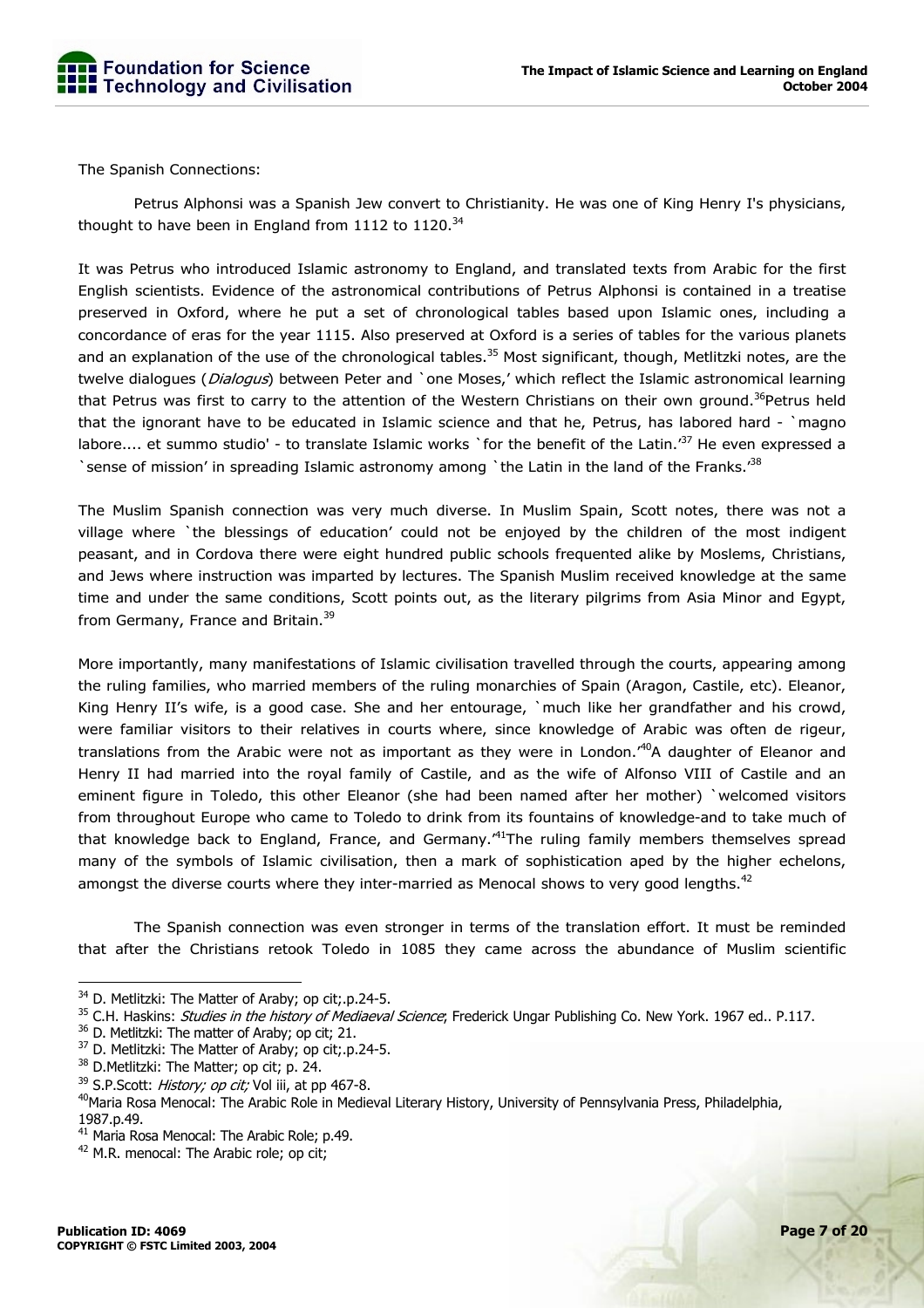treatises left there. The beginning of the disintegration of Muslim rule in Spain, Metlitzki observes, had finally brought the Latin and Islamic worlds into intimate contact.<sup>43</sup> A vast translation effort was undertaken in Toledo, as the flower of Western scholarship descended onto the town, and was organised under the patronage of the local religious authorities. This vast translation effort through the 12<sup>th</sup> century explains the decisive changes that took place during the  $12<sup>th</sup>$  century in Western Christendom - the so called  $12<sup>th</sup>$ century Renaissance - and the rise of university learning in the Christian West.<sup>44</sup> We must be reminded, here, that the crusaders were also in contact with the Muslim East exactly in the  $12<sup>th</sup>$  century and with Sicily in the same century, which indeed shows why things changed in Western Christendom in this crucial century.

Let us return to the English translators for Metlitzki notes that, en par with other parts of the world, `the transmission of Muslim science to England is in full swing' with Robert of Ketton, Daniel of Morley, Roger of Hereford, Alfred of Sarechel, and Michael Scot who continued Adelard's aim of `Arabum studia scrutari' (Scrutiny into Arabic studies).45 Most of these Englishmen went to Spain in search of astronomical and mathematical treatises and took an active part in the systematic work of translation in which Christian, Mozarab (Chistians formerly living under Muslim rule), and Jewish scholars collaborated at Toledo and other seats of learning in the valley of the Ebro and the region of the Pyrenees. <sup>46</sup>

Our focus here is on Robert of Chester, also known as Robertus Castrensis, Cestrensis, Retinensis, Ketenensis, Ostiensis, Astensis, Anglicus; Robert the Englishman, Robert de Retines. He was an English mathematician, astronomer, chemist, and translator from Arabic into Latin.<sup>47</sup> He lived in Spain about 1141-1147; was archdeacon of Pamplona, Navarre, in 1143; and lived in London about II47-1150.<sup>48</sup> He translated a number of treatises, notably one on alchemy (1144), one of the earliest works of its kind to be imported from Islam into Christendom. However, he is chiefly remembered because of his versions of the Qur'an (1143), and of al-Khwarizmi's algebra (1145).<sup>49</sup> He was a man of higher intellect and was attracted by the more scientific side of Arabic learning. Witness his translation of a treatise on the astrolabe, his compilation of tables for the longitude of London (1149) derived from those of al-Battani and al-Zarqali, and his revision of the tables translated by Adelard of Bath. His main claim to our esteem, Sarton says, however, is his translation of the algebra of al-Khwarizmi (1145).<sup>50</sup>

Before saying more on this, it is interesting to note that before then he was commissioned, together with Herman the Dalmatian, by Peter the Venerable, the Abbot of Cluny, in France, to make a translation of the Qur'an, the first ever, far from perfect, and not for good intentions, either, Peter's aims being to study the text so as to make a more sustained attack on Islam.<sup>51</sup> The abbot of Cluny could not have made a better choice for his purpose, for both Robert of Chester and Herman the Dalmatian were well versed in Arabic, and they also had

<sup>&</sup>lt;sup>43</sup> D.Metlitzki: The Matter; op cit; p.30.

<sup>&</sup>lt;sup>44</sup> See For instance: C.H. Haskins: Studies; op cit; The Renaissance of the  $12^{th}$  century, opcit; etc.  $45$  D.Metlitzki: The Matter; op cit; p.30.

<sup>&</sup>lt;sup>46</sup> D.Metlitzki: The Matter; op cit; p.30.

<sup>&</sup>lt;sup>47</sup> G.Sarton: Introduction; vol 2; p. 175.

<sup>&</sup>lt;sup>48</sup> G.Sarton: Introduction; vol 2; p. 175.

<sup>&</sup>lt;sup>49</sup> G.Sarton: Introduction; vol 2; p. 115.

<sup>50</sup> G.Sarton: Introduction; vol 2; p.126.

<sup>&</sup>lt;sup>51</sup> See M.T. D'Alverny: Deux Traduction Latines du Coran au Moyen Age in Archives d'histoire doctrinale et litteraire du Moyen Age; 16; Paris; Librairie Vrin; 1948; in La Connaissance de l'Islam dans l'Occident Medieval; edt by C. Burnett. Varorium; 1994; pp 69-131.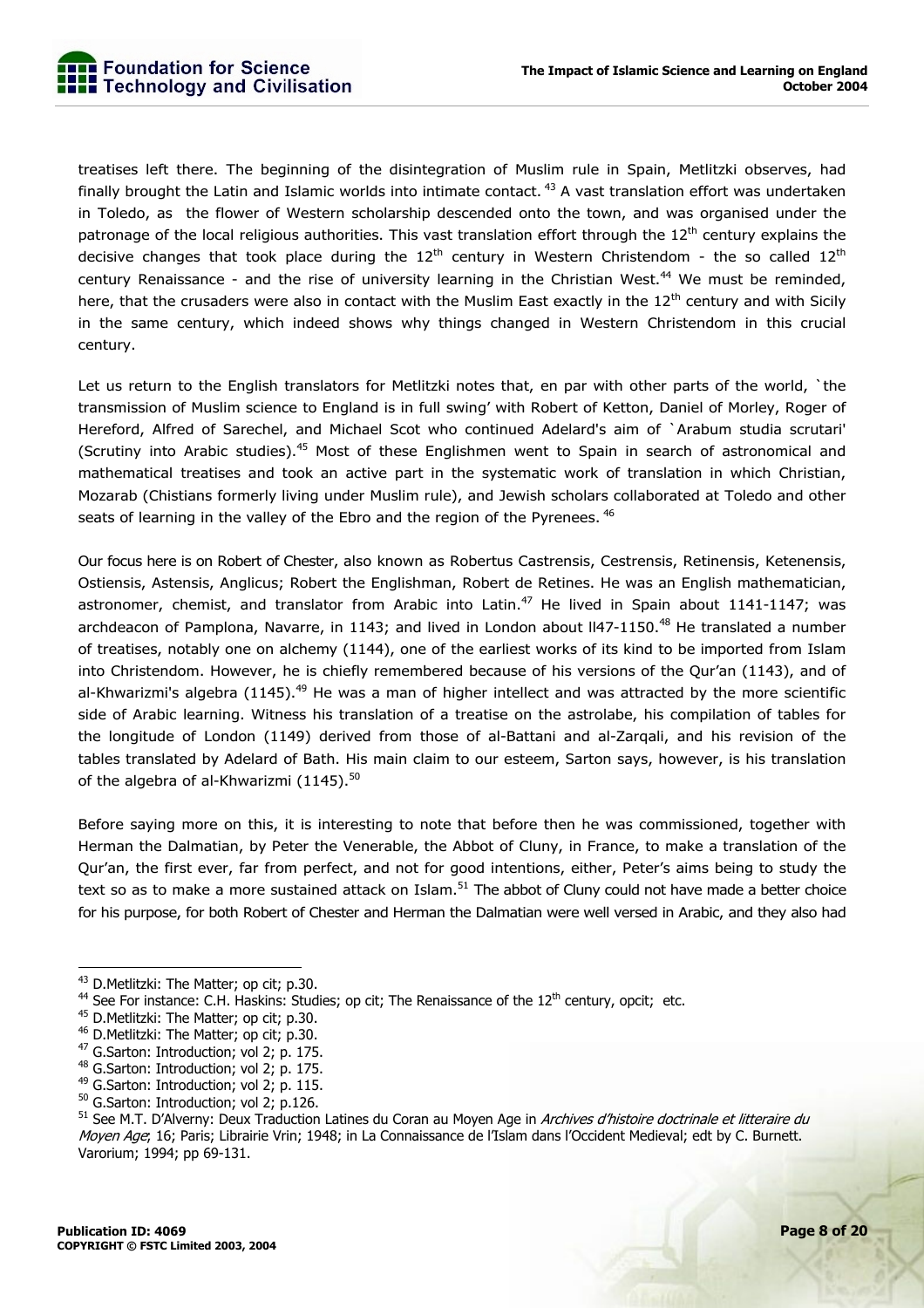access to Muslim `chests' - *armaria* (libraries joined with mosques) and had gathered an abundance of material.<sup>52</sup> We know from Robert himself that he was deeply engrossed in astronomical and geometrical study when he was interrupted by Peter. 53

By 1145 Robert was again deeply engaged in mathematical and astronomical work. In that year, he was in Segovia translating al-Khwarizmi's *algebra* which, like his translation of the Qur'an, broke completely new ground in Western Christendom.<sup>54</sup> The Book of *Algebra and Al-Mucabola* (of `making whole' and `balancing') introduced the name and function of a new branch of mathematics: algebra, from Arabic *jabara*, to restore.<sup>55</sup> The name of the author, al-Khwarizmi, was itself becoming a new concept from the opening sentence (`Dixit algoritmi') of another of his works, the *Arithmetic*. The concept is algorism. <sup>56</sup>It was a fundamental landmark in the history of that subject, as it may be considered the beginning of European algebra, Sarton notes.<sup>57</sup>

Robert was also the first to use the word sinus (sine) in its modern sense.<sup>58</sup> In his translation, Robert copied even Al-Khwarizmi's introduction:

`Praise be to God, beside whom there is no other.' Here ends the book of restoration and opposition of number which in the year 1183 (Spanish era) Robert of Chester in the city of Segovia translated into Latin from Arabic.<sup>59</sup>

Two years later, in 1147, Robert was back in London, writing, like Adelard, a treatise on the astrolabe, which by now was the standard trademark of every English `Arabist'.<sup>60</sup>

#### **France and England:**

 One of the connections between France and England, other than the aforementioned Lorraine, was through Aquitaine. Aquitaine was a part of the English crown in France. As a boy, Richard the Lionheart had been brought up in Aquitaine, in the south of France where, as Glubb shows to great length, the influence of Muslim culture had been strong.<sup>61</sup> The ease of Richard's relationships with Salah Eddin was doubtless largely due to the growing extension of Arab manners in Western Europe. `In the same manner today, a Syrian or Iraqi diplomat would mingle easily with Americans in the United States, if he had been educated in the American University of Beirut,' adds Glubb.<sup>62</sup>

There were three great schools in Paris at the beginning of the  $12<sup>th</sup>$  century, Sarton tells us:<sup>63</sup> that of the cathedral of Notre Dame, that of the canons regular of St. Victor, and that of the abbey of St. Genevieve

<sup>&</sup>lt;sup>52</sup> D.Metlitzki: The Matter; op cit; p.31.

<sup>53</sup> D.Metlitzki: The Matter; op cit; p.31.

<sup>&</sup>lt;sup>54</sup> D.Metlitzki: The Matter; op cit; p.35.

<sup>&</sup>lt;sup>55</sup> L.C. Karpinski: *Robert of Chester's Latin Translation of the Algebra of Al-Khowarizmi*; New York; 1915.

<sup>&</sup>lt;sup>56</sup> D.Metlitzki: The Matter; op cit; p.35.

<sup>&</sup>lt;sup>57</sup> G.Sarton: Introduction; op cit; vol 2; p.126.

<sup>&</sup>lt;sup>58</sup> G.Sarton: Introduction; vol 2; p.126.

<sup>&</sup>lt;sup>59</sup> L.C. Karpinski: *Robert of Chester's; op cit;* p. 125.

<sup>60</sup>C.H.Haskins: Studies; op cit; p.122.

 $61$  J.Glubb: A Short History of the Arab Peoples; Hodder and Stoughton, 1969.

<sup>&</sup>lt;sup>62</sup> J.Glubb: A Short History; op cit; p.179.

<sup>63</sup> G. Sarton: Introduction; op cit; Vol II. p..351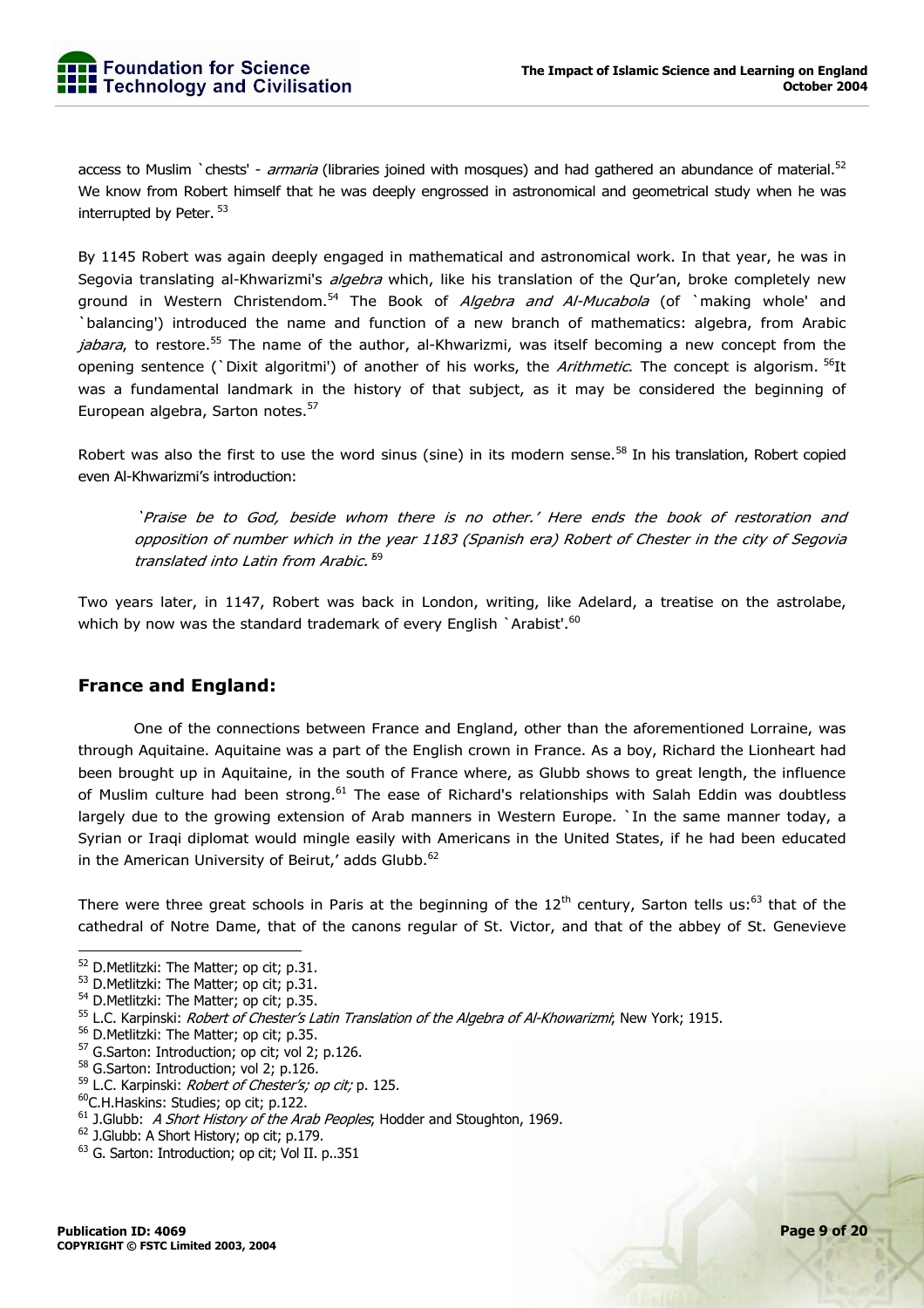across the river. All contributed to making Paris the leading intellectual centre of Christendom, ` a city of teachers,' but it is chiefly from the cathedral school that the university sprang in a gradual and imperceptible transformation. By 1170 the university was taking shape. University learning, as already noted, was fundamentally based on the translated material from Arabic. In Paris, Sarton informs that the earliest college was established about 1180 by an Englishman, Josce of London. Little by little, masters and students grouped themselves in four faculties: arts, theology, law, and medicine. $64$  The connections between Paris and the foundation of the English universities have been studied by a variety of sources, some such sources telling more on how Islamic learning was passed between places,<sup>65</sup> others telling how the very system of Muslim higher learning was passed on.<sup>66</sup> These sources also show how Paris gave birth to Oxford University, which itself gave birth to Cambridge, the first two English Universities. That is where the influence of Paris ends, for as we shall see further on, as did Daniel of Morley, the other great early English scientist, learning in Paris was stale and moribund, and he could hardly wait to leave the place for the more exciting Toledo where Muslim learning ruled. Daniel himself would teach at Oxford, and would certainly supply it with its first books of science, which of course he had imported from Toledo. $67$ 

The French city of Montpellier had remained a major centre for the study of Muslim medicine, but also Muslim astronomy due to its proximity to Muslim Spain, and also the large presence of learned Muslims and, above all, Jews with Islamic learning.<sup>68</sup>Montpellier moreover was an offshoot of the first university of Western Christendom, Salerno, which burst into life in the late  $11<sup>th</sup>$  century after the arrival of Constantine the African, who brought with him a whole cargo of medical books from Qayrawwan in Tunisia, which he translated, and which triggered the beginning of medical higher learning in Western Christendom.<sup>69</sup> Montpellier attracted students from other parts to the study of the subject as early as 1137. One such student was Robert the Englishman (not Robert of Chester who flourished in the previous century), who flourished in France, Montpellier (c. 1271;) and who wrote a treatise on the astrolabe (De Astrolabio *canones*) and a treatise on the quadrant.<sup>70</sup> Both astrolabe and quadrant are Muslim instruments par excellence. Also worth mentioning is Gilbert the Englishman, who was the author of many medical writings, by far the most important being the compendium (or Lilium medicinae). It is a very comprehensive outline including good pathological descriptions and two chapters on the hygiene of travel very much inspired by Muslim works.<sup>71</sup>

With France was the other link: the architectural link and its Islamic sources. It is worth noting how Sir Banister Fletcher praised the Muslim style that had `reached peaks of accomplishment that rank high among man's achievements.<sup>172</sup> Equally, in his book Architecture,<sup>73</sup> William Richard Lethaby (1857-1931) summarises the qualities that the `Arab' style represented for him: `elasticity, intricacy and glitter, a

<sup>&</sup>lt;sup>64</sup> G. Sarton: Introduction; op cit; Vol II. p..351

<sup>&</sup>lt;sup>65</sup> C.H. Haskins: Studies; op cit; C.Burnett: The Introduction; op cit; etc.

<sup>&</sup>lt;sup>66</sup>George Makdisi: On the origin and development of the college in Islam and the West, in *Islam and the Medieval West*, ed.

Khalil I. Semaan, State University of New York Press/Albany. 1980.

J. Ribera: Disertaciones Y Opusculos, 2 vols. Madrid 1928.

 $67$  See C.Burnett: The Introduction; op cit;

<sup>68</sup>W.M. Watt: The Influence of Islam on Medieval Europe, Edinburgh University Press, 1972. pp. 66-7.

 $^{69}$  Constantine the African and `Ali ibn al-Magusti: *The Pantegni* and related texts, eds C. Burnett and D. Jacquard, Leiden, 1994.

<sup>&</sup>lt;sup>70</sup> G. Sarton: Introduction; op cit; Vol II; p.993

 $71$  G. Sarton: Introduction, Vol II, pp. 520-1.

 $^{72}$ Sir Banister Fletcher: A History of architecture: 18th edition, revised by J. C. Palmes: University of London, The Athlone press, 1975. p. 415.

<sup>&</sup>lt;sup>73</sup>W.R. Lethaby: Medieval architecture: in *The legacy of the Middle Ages*, edited by C.G. Crump and E.F Jacob: Oxford at the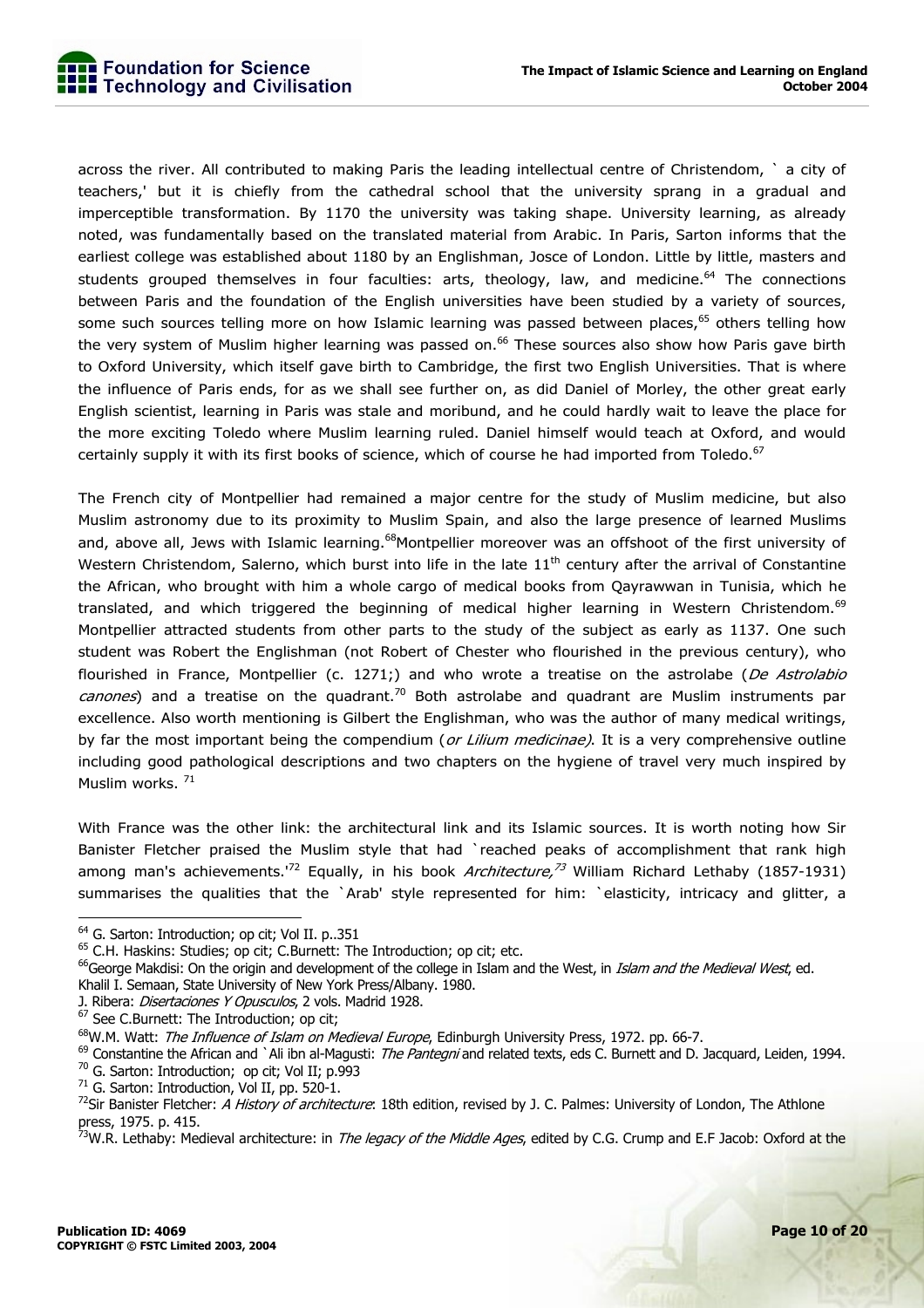suggestion of fountain spray and singing birds'.<sup>74</sup> More remarkable to Briggs is the incontrovertible fact about Muslim architecture, that in all countries and in all centuries, it retained an unmistakable individuality of its own.<sup>75</sup>

Hence the great appreciation for the Muslim style, the traces of which are to be found in England and at all epochs. Throughout her work, Cochrane has emphasised and repeatedly referred to expert sources, including John Harvey and Christopher Wren, to show how Gothic came initially from the Muslims. It is needless to go into the details of the manner of transmission, which have been expertly dealt with by other articles on this site. Thus keeping the matter brief here, Cochrane reminds that the building of purely Gothic churches had been preceded in the  $11<sup>th</sup>$  century by the occasional use of pointed arches, which happened in Monte Casino, before the idea was pursued at Cluny (France).<sup>76</sup>

 From Chartres and the Ile de France, Durant explains, the Gothic style swept into the French provinces and crossed frontiers into England, Sweden, Germany, Spain, and at last into Italy. French architects and craftsmen accepted foreign commissions.<sup>77</sup> England welcomed it because she was, in the  $12<sup>th</sup>$ century, half French, `the Channel but a river between the two sides of a British realm.<sup>78</sup> The transition from Romanesque to Gothic, Durant pursues, was almost simultaneous in England and France. About the same time that the pointed arch was being used at St. Denis, (1140) it was appearing in Durham and Gloucester cathedrals and at Fountains Abbey and Malmesbury.<sup>79</sup> Henry III (1216-72) admired everything French, envied the architectural glory of St Louis's reign, and taxed his people into poverty to rebuild Westminster Abbey.<sup>80</sup>

Cochrane also touches upon the Islamic linkage of geometry and construction and its resulting impact on the West, observing how careful study of pre-Norman churches in England, so many of which have skew chancels, shows that builders found it difficult to achieve true rectangles.<sup>81</sup> She notes how the transition in England was rapid following the First Crusade in particular.<sup>82</sup> Sicily, too, had its great impact in this area as in others.

#### **Sicily and the Norman impact**

Part of the Muslim influence in Sicily is here outlined by Scott. <sup>83</sup> He tells how Oriental craft, refinement, and learning were able to supply the deficiencies of whose existence `the rude and unpolished Western adventurers were thoroughly cognizant.<sup>84</sup> The Muslims stood high in the confidence and favour of the Norman princes. Muslim councillors stood in the shadow of the throne; they collected taxes and administered the public revenues. They conducted important negotiations with foreign powers, whilst their

-

80 Will Durant: The Age of faith,:p. 882

Clarendon Press, 1969 edt, pp 59-93. p.250.<br><sup>74</sup> John Sweetman: The Oriental Obsession: Cambridge University Press, 1987.p.203.

<sup>&</sup>lt;sup>75</sup> M. S. Briggs: Architecture, in *The Legacy of Islam*, edited by T. Arnold and A. Guillaume, Oxford University Press, first edition, 1931, pp 155-79. p. 157.

 $76$  L. Cochrane: Adelard of Bath; op cit; p. 64.

<sup>&</sup>lt;sup>77</sup> Will Durant: *The Age of Faith,* Simon and Shuster, New York, 1950. p. 882

<sup>78</sup> Will Durant: The Age of faith, p. 882

<sup>79</sup> Will Durant: The Age of faith, p. 882

<sup>81</sup> L. Cochrane: Adelard of Bath; op cit; p. 63.

<sup>82</sup> L. Cochrane: Adelard of Bath; op cit; p. 64.

<sup>83</sup> S.P.Scott: History; op cit; vol 3; pp 27-9.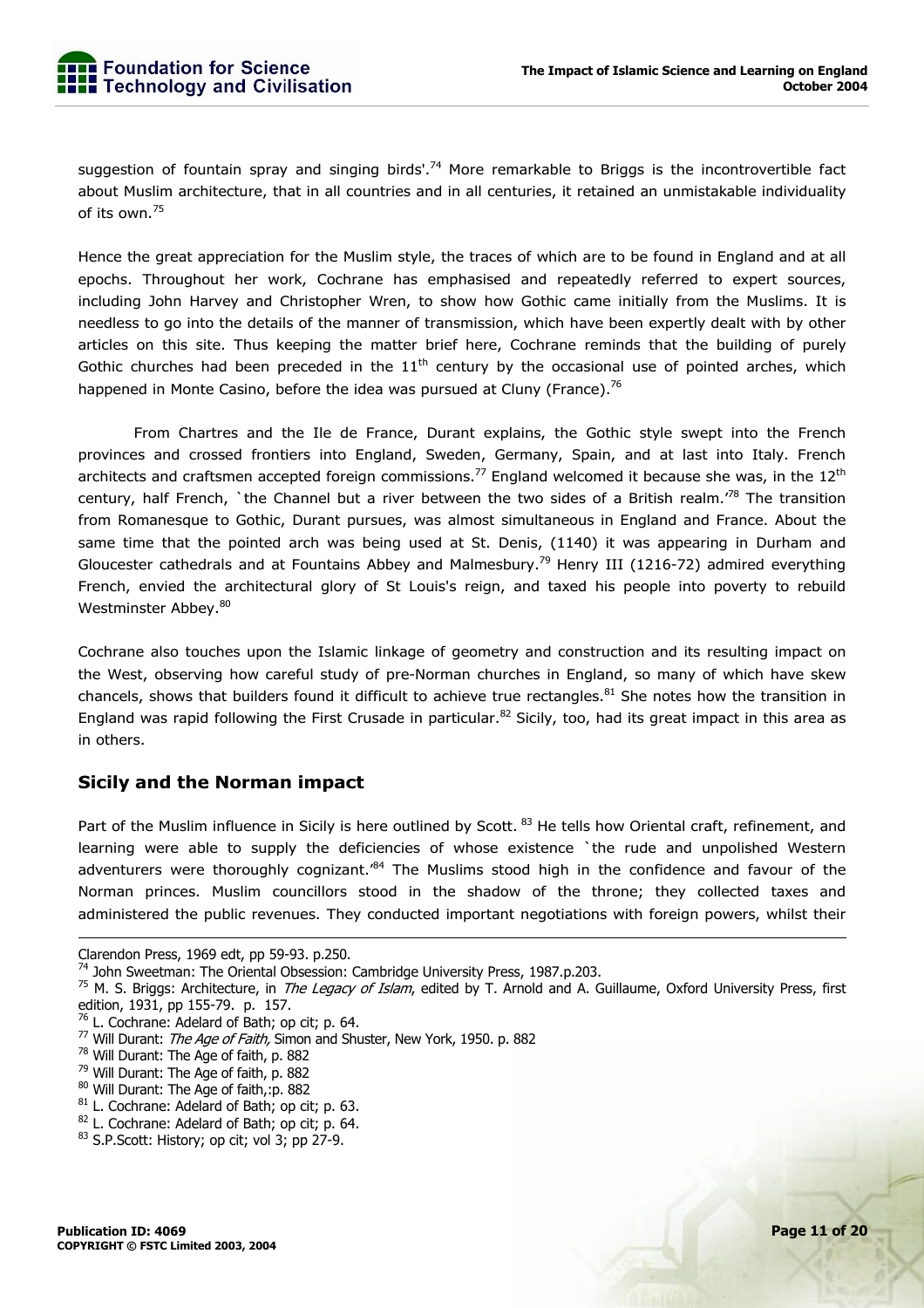impress on the customs of social and domestic life was deep and permanent. The prevailing language of court and city alike was Arabic.<sup>85</sup> The Cadi, retaining the insignia and authority of his original official employment, was an important member of the Sicilian judiciary and was frequently the trusted adviser of the monarch. Muslim institutions, with the powerful influences resulting from their universal adoption, thus maintained an overwhelming preponderance throughout the provinces of the Norman kingdom. Even in Apulia and Calabria, the original seat of the new dynasty, the same conditions prevailed. The crucifixions and the mottoes of Muslim rulers were impressed together upon the coinage of the realm, where eminent prelates owed investiture, rendered homage, and paid tribute to the secular power and where Muslim dignitaries, not infrequently, took precedence over Papal envoys.<sup>86</sup> Hence there was a very strong Islamic influence permeating administration and institutions, at all levels and in every sphere.

It must be reminded that the Normans ruled Sicily, but also parts of France, and above all England, which they had taken in 1066 from the Saxons. The intercourse between Norman Sicily and Norman England was very strong. Menocal highlights such links and how this disseminated Muslim learning between the courts: `The expansion of Norman political power in the late eleventh century and its consolidation in the twelfth and thirteenth centuries played an important role in the dissemination of learned Arabic texts in translation. The blood ties, as well as the political and cultural interactions among courts scattered from Sicily to England, with France in between, meant that there was a considerable amount of free exchange of intellectual and artistic activity much of which, in any case, tended to be carried out by peripatetic scholars and artists. $^{87}$ 

This exchange was well caught, once more by Scott, who also touches upon another crucial point here, the manner in which Muslim-Sicilian culture revolutionised established norms in Western Christendom. It is thus worth paraphrasing: `The traders who visited the remote and semi-barbarous courts of Europe, the Crusaders who from time to time enjoyed the hospitality of the Sicilian cities, the returned adventurers who had served in the armies of the princely House of De Hauteville (the Norman dynasty who ruled Sicily), all spread, far and wide, exaggerated and romantic accounts of the strange and sacrilegious customs (i.e monarchs dressing in Muslim outfits, being surrounded by Muslim advisers, conversing in Arabic, etc.) of the Norman monarchy. Ecclesiastics crossed themselves with dismay when they heard of the honours lavished upon infidels (Muslims), whose co-religionists `had profaned the Holy Sepulchre,' evoking gigantic expeditions which had depopulated entire provinces and drained the wealth of credulous and fanatic Europe. Others, whom study and reflection had made wise beyond the age in which they lived, saw, with open indifference and concealed delight, in this defiance and contempt of Popish tyranny, the dawn of a brighter era, the prospect of the ultimate emancipation of the human mind. The progress of the mental and moral changes which affected European society, acting through the intervention of Norman influence in the political and religious life of the continent, was gradual, indeterminate, and long imperceptible, but incessant and powerful.'<sup>88</sup>

One area of impact is again architecture, on which subject readers need to go to proficient articles in this site. Most briefly here, Henry Gally Knight in his Normans in Sicily (1838) had affirmed the stylistic richness

<sup>84</sup> S.P.Scott: History; op cit; vol 3; pp 27.

<sup>85</sup> S.P.Scott: History; op cit; vol 3; pp 28-9.

<sup>86</sup> S.P.Scott: History; op cit; vol 3; pp 27-9.

<sup>87</sup> Maria Rosa Menocal: The Arabic Role; op cit; p.49.

<sup>88</sup> S.P.Scott: History; op cit; vol 3; pp 29.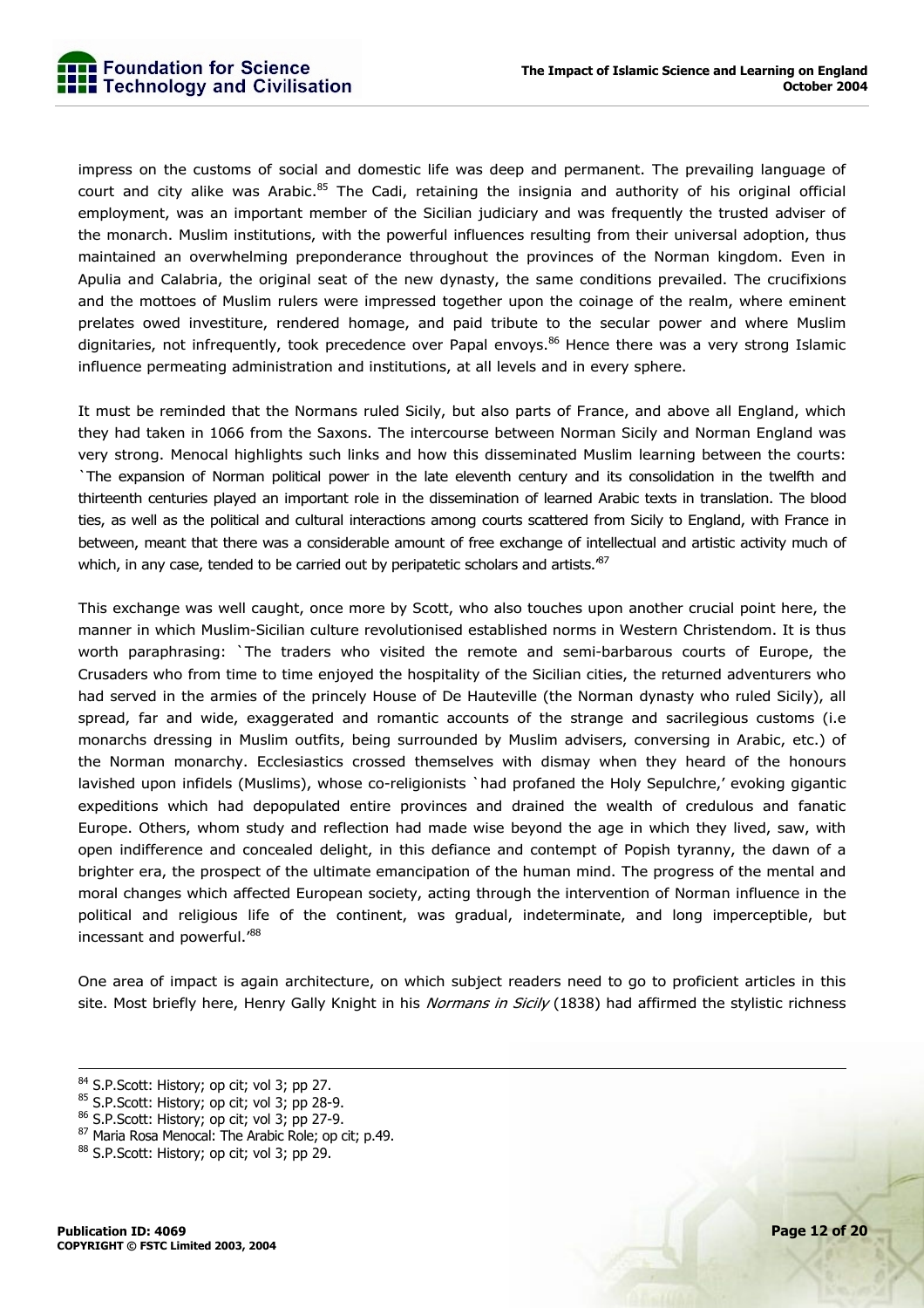in his illustrations of Siculo-Norman, a style that was Muslim in its arches and that the Muslims, through the Crusaders, were responsible for in the pointed arch style of Continental Europe.<sup>89</sup>

As well outlined by Scott, the Muslims occupied a good place within Sicilian institutions and administration and soon the impact was felt in England. Haskins, hence, notes how we must bear in mind the possibility of a connexion between the Norman Domesday Book, which made an inventory of all the wealth of England in the  $11<sup>th</sup>$  century, the first of the sort, for purposes of taxation, and for the Norman ruler to know more about his new kingdom, and the fiscal registers which the south, i.e. Sicily, had inherited from its Byzantine and Muslim rulers.<sup>90</sup>

Haskins enlightens on the English career of Qaid Brun (master Thomas Brown) in the English Exchequer. Thomas Brown (Qaid Brun) was a Muslim refugee from Sicily, who had to leave Sicily on the accession of William the Bad. He probably reached England by 1158, when he is mentioned in the Pipe Roll. As an official of both King Roger and Henry II, he was as a connecting link between the fiscal systems of the two kingdoms.<sup>91</sup> The duties which master Thomas performed in the service of Henry II (of England) are only partially known, although the substantial wages which he received in 1160 indicate that from the outset his position was one of importance. Thomas Brown sat at the exchequer table and, with the assistance of two clerks, kept a watch on all proceedings in the upper and lower exchequers. A third roll is kept by him as a check on the rolls of the treasurer and chancellor, and this role, doubtless intended for the private information of the king, Thomas carries about him wherever he goes. $92$ 

In his concluding remarks, Haskins refutes the claims, as made by Niese, that it was England which influenced Sicilian legislation.<sup>93</sup>On this point, of course, it is a miracle to find much, for the aim by the overwhelming majority of modern historians, in particular, has been to obscure the Muslim impact on this most English institution of all.

#### **Adelard of Bath and Daniel of Morley:**

The routes of influence have been looked at although one, the crusades, however essential - which could have been added - is left for a future work. Adelard of Bath and Daniel of Morley are the two most influential English scientists, not just because they were amongst the very first, but also because they brought in some fundamental elements into English, and Western, intellectual life.

Most certainly the first English scientist ever was Adelard of Bath. He could be said to have championed Islamic learning more than any other early scientist, being the most `Arabist' of all scientists.<sup>94</sup> He was born in Bath, studied at Tours (France) and taught at Laon (France). After leaving Laon he spent seven years in

 89Gally Knight in John Sweetman: The Oriental Obsession: op cit: p.194.

 $^{90}$ C.H. Haskins: England and Sicily in the 12th century; *The English Historical Review*: Vol XXVI (1911) pp 433-447 and 641-665. p. 664.

 $91$  Stubb: Constitutional History, vol i. P.408 in C.H. Haskins: England and Sicily.

 $92$ C.H. Haskins: England and Sicily; pp. 641-665.

<sup>93</sup> C.H. Haskins: England and Sicily; p. 664.

<sup>&</sup>lt;sup>94</sup> See:

<sup>-</sup>L. Cochrane: Adelard of Bath, British Museum press, 1994.

<sup>-</sup>C. Burnett: Adelard of Bath, Warburg, London, 1987.

<sup>-</sup>B.G. Dickey: Adelard of Bath, unpublished Thesis, University of Toronto, 1982.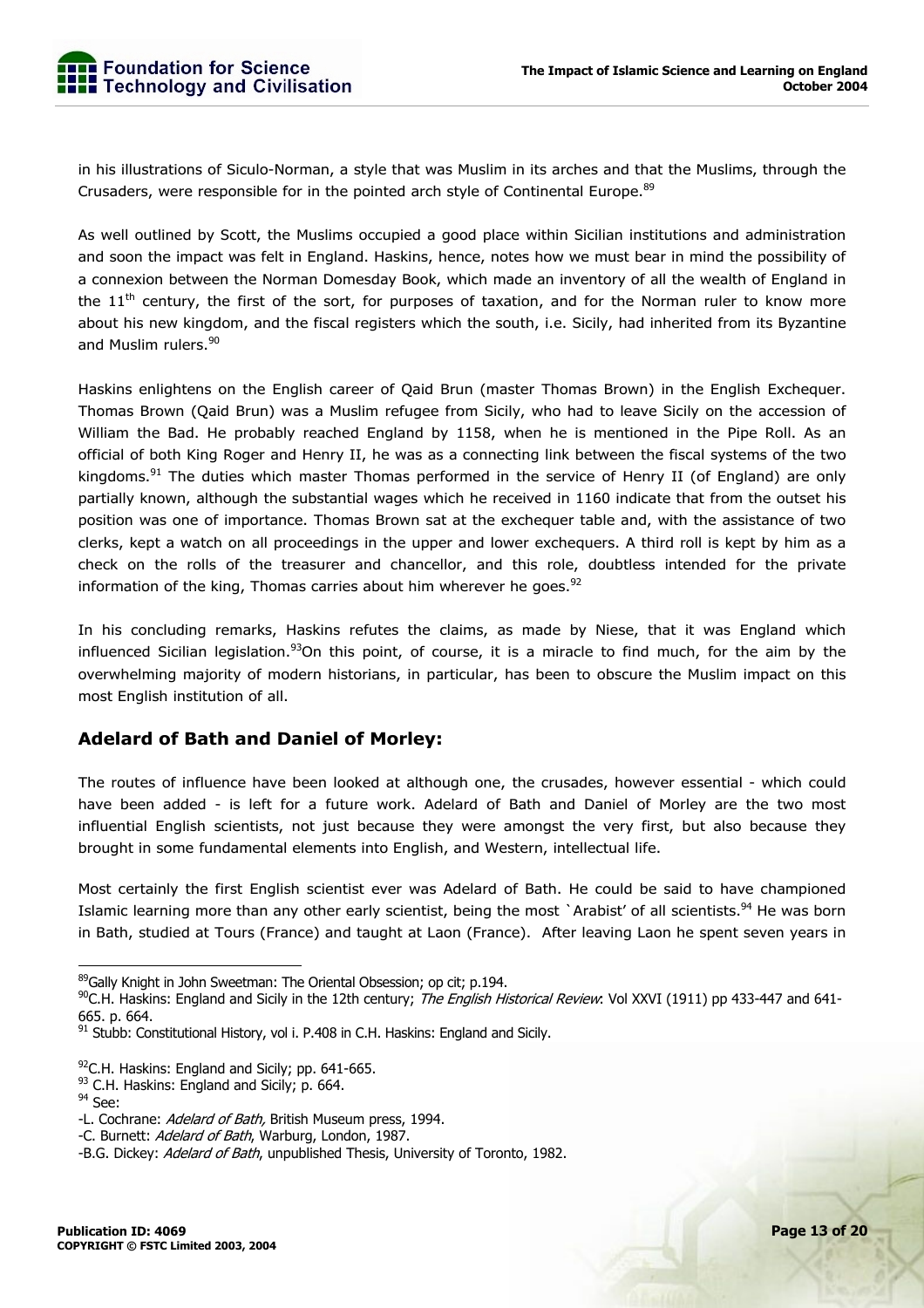study and travel, and can be traced in Cicilia and Syria. He might have visited Spain and Sicily before 1116 and probably before 1109 and was in Palestine by 1115. By 1126 he was back in the West, busy making the astronomy and geometry of the Muslims available to the Western Christian world.<sup>95</sup>

Adelard's most important contributions were in the field of mathematics. Early in life, before he travelled to Syria and Palestine, he wrote a treatise on the abacus (Regule abaci). Later, in 1126, he translated from Arabic into Latin the astronomical tables of al-Khwarizmi, revised by Maslama ibn Ahmad al-Majriti. They included tables of sines. Thus was Muslim trigonometry, and more specifically the sine and tangent functions, introduced into the Western Christian world.**<sup>96</sup>**

At the time he was compiling his natural questions, Sarton informs, Adelard also wrote a treatise on falconry, the earliest Latin treatise of its kind which has come down to us. It shows no trace of Arabic influence. Thus, Adelard must have written it rather early or else he did not hear of eastern knowledge on the subject, but the matter, Sarton notes, requires further investigation.<sup>97</sup> He was also, Sarton tells, in all probability the "Magister A" who translated al-Khwarizmi's mathematical treatise (Liber ysagogarum Alchorismi). Thus, Adelard was an abacist at the beginning of his career and later became an algorist, the earliest (or one of the earliest) of them.<sup>98</sup> Just like Petrus Alphonsi, Adelard became associated with the court of Henry I. Both men were important in the transmission of Islamic science in both court and kingdom as well as much of the West. Both worked on the Zij of al Khwarizmi. Whether this was done individually, or in cooperation, cannot be proved, but it might have happened after Adelard returned from his seven year travels.<sup>99</sup>

Adelard's travels had begun years before, soon after his formal training in the Latin schools. He embarked on a journey, which took him to Magna Graecia and the principality of Antioch. It is this seven year journey which he describes, famously, as his quest for the *studia Arabum* (the studies of the Arabs), which he contrasts to the Gallica studia (French studies).

#### 'Arab' studies based on reason rather than authority. $100$

Cochrane charts his travels, telling that it is probable that Adelard made his way to Syria via southern Italy, Sicily and Greece. In *De eodem*, which he dedicated to the Bishop of Syracuse, he mentions both Greece and Salerno, whilst in his famed *Questiones* he describes being shaken by an earthquake as he crosses a bridge at Mamistra (modern Misis) near Adana on the way to Antioch. He speaks of the bridge itself and of the whole region as shaking violently with the movement of the earth.<sup>101</sup> Adelard's mentioning of the earthquake, Cochrane notes, is very useful in establishing a date for his journey. The earthquake took place in 1114 and affected Anatolia, and caused great damage to Antioch, which is one hundred miles from Misis, and as far away as Edessa. It was the time of the first crusade, when the Franks were under serious threat from forces being raised against them by the Seljuk Sultan Mohammed. Roger of Salerno was Prince of Antioch and personally supervised repairs to the fortifications.<sup>102</sup>Cochrane then highlights some very

<sup>95</sup> C.H. Haskins: Studies; op cit;. Pp 33-4.

<sup>&</sup>lt;sup>96</sup>G. Sarton; Introduction; vol 2; p. 167.

<sup>&</sup>lt;sup>97</sup>G. Sarton: introduction; 2; p. 168.

<sup>98&</sup>lt;sub>G</sub>. Sarton; Introduction; vol 2; p. 167.

<sup>99</sup> L. Cochrane: Adelard of Bath; op cit; p.42:

<sup>100</sup>C. Burnett: The Introduction; op cit; p. 25.

<sup>&</sup>lt;sup>101</sup> L.Cochrane: Adelard; op cit; p. 33.

<sup>102</sup> L.Cochrane: p. 33.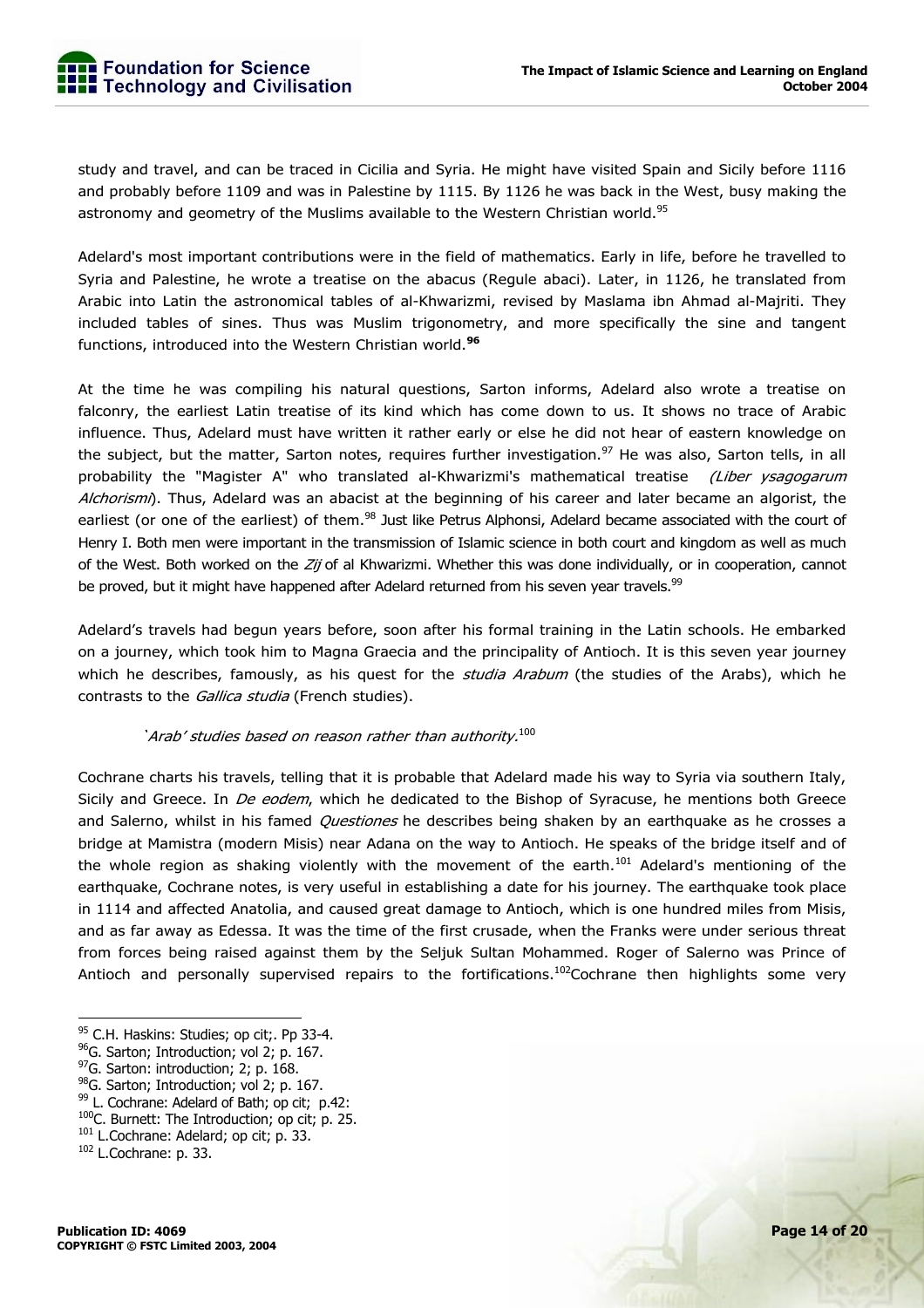interesting points on how Adelard witnessed the Seljuk fixing bridges damaged by the earthquake and how their techniques were soon after to be seen in England. $103$ 

Adelard's masterpiece is a collection of Natural Questions, which gave him the opportunity to publish Islamic knowledge on a variety of subjects. It is the result of his seven years of travel amongst the Muslims in the east, as mentioned above. When Adelard left Laon, he advised his `nephew' and his other pupils to remain there and learn all they could of philosophy as it was taught in northern France. He would travel and study with the `Arabs' and on his return they would compare notes. Quaestiones naturales is the resulting essay. The *Quaestiones Naturals* is in 76 chapters, each dealing with a scientific question, to explain the new knowledge which he had acquired from `his Arabs.<sup>104</sup> Quaestiones Naturales is in the form of a dialogue between the author, who has just returned from his journeys and is still full of the new impressions of Muslim science thus gained and his fictional nephew, who has had a scholastic education in France.<sup>105</sup>Adelard could no longer endure the prejudice against modern science which in his time was synonymous with Islamic scholarship, especially after he had spent those seven years in study and travel in order `to investigate the learning of the Arabs as best as he could.'106 Looking at Adelard's brief outline in Haskins<sup>107</sup> and his dealing with matters of plants, natural life, and geological questions, one is struck by the close resemblance they have with the works of Muslim botanists such as Al-Dinawari and Muslim geographers and geologists such as Al-Biruni, in particular. This comparative work has not been done, and to this day, Adelard's *quaestiones*, except for some brief extracts here and there, are only widely available in German, yet another crucial work the English speaking world is deprived of.

Adelard also brought back a unique enthusiasm for Arabum studia.<sup>108</sup> Adelard declared that from his Muslim teachers he had learned to put reason above authority in the matter of natural knowledge since in fact the Ancients, who now possessed the authority, had gained it only by using their own reason.<sup>109</sup> He says,

"From the Arab masters I have learned one thing, led by reason, while you are caught by the image of authority, and led by another halter. For what is an authority to be called, but a halter? As the brute beasts, indeed, are led anywhere by the halter, and have no idea by what they are led or why, but only follow the rope that holds them, so the authority of writers leads not a few of you into danger, tied and bound by brutish credulity. $110$ 

Thus, Adelard had triggered a completely new approach unknown then, the use of reason rather than authority, his line the very foundation of modern scientific thinking. His works `mark a significant stage in the history of ideas,'.<sup>111</sup> Such eagerness and faith in human reason: `If reason be not the universal arbiter, it is given to each of us in vain. $112$ 

<sup>&</sup>lt;sup>103</sup> L.Cochrane: Adelard; op cit; pp. 34-5 and fwd.

<sup>&</sup>lt;sup>104</sup> Ouaestiones naturales edt Muller

 $105$  E.J. Dijksterhuis: The Mechanisation of the World Picture; Oxford at the Claredon Press; 1961; p.118.

<sup>&</sup>lt;sup>106</sup> D.Metlitzki: The Matter of Araby; op cit; p.13.

<sup>&</sup>lt;sup>107</sup> see Haskins' summary on The Quaestiones in C.H. Haskins: Studies, op cit pp 36-8.

<sup>&</sup>lt;sup>108</sup> D.Metlitzki: The Matter of Araby; op cit; Chapter 2: p.13.

<sup>&</sup>lt;sup>109</sup> E.J. Diiksterhuis: The Mechanisation; op cit; pp.116-7.

 $110$  N. Daniel: The Arabs and Mediaeval Europe; p. 265-6. in *Questiones*, ch vi, on why man must use reason with which he is endowed.

<sup>&</sup>lt;sup>111</sup> L. Cochrane, Adelard of bath, op cit, p. 1.<br><sup>112</sup> G.Wiet V. Elisseeff; P. Wolff; and J. Naudu: *History of Mankind;* Vol 3: The Great medieval Civilisations; Trsltd from the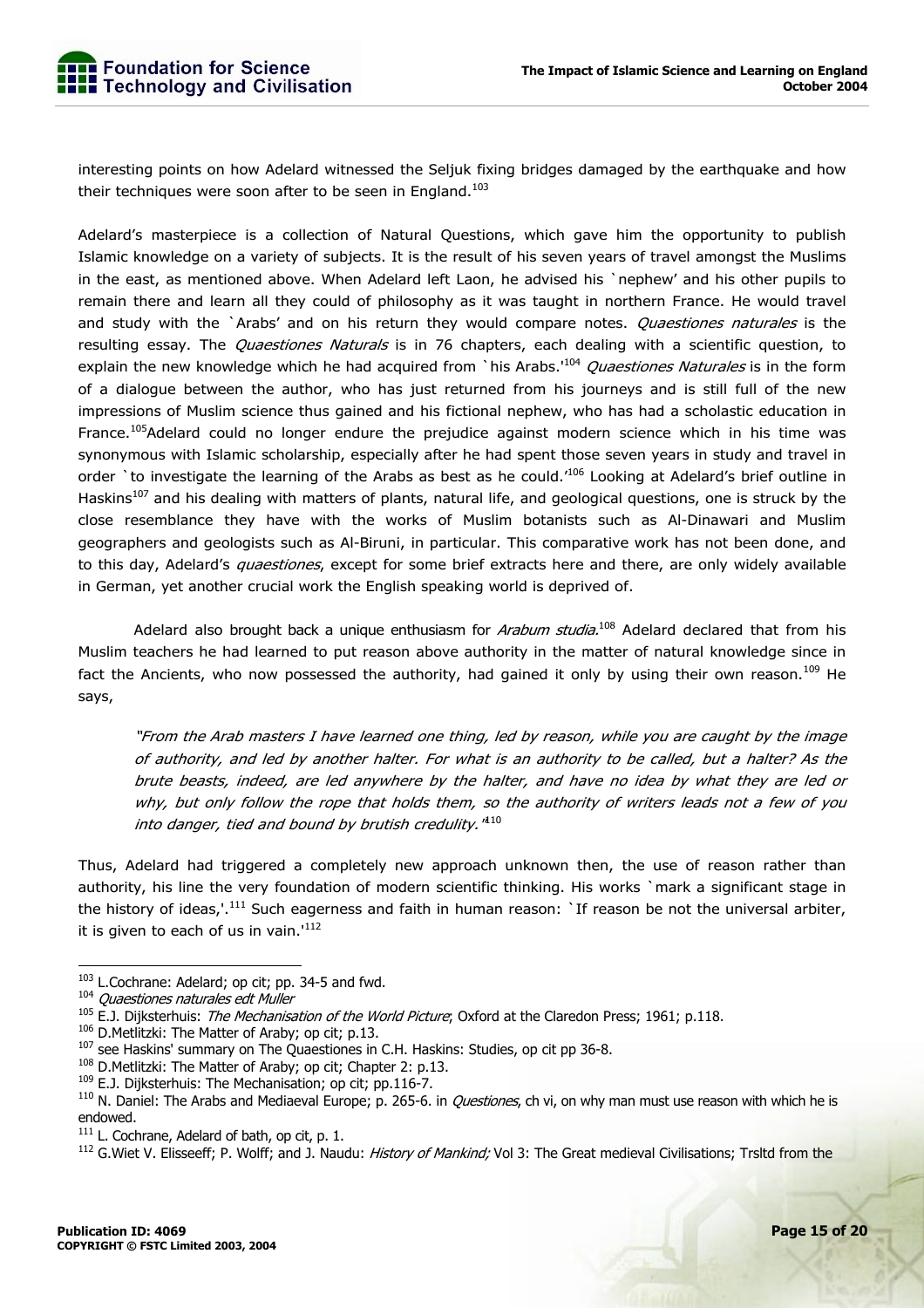It seems that English-based scholars (i.e. the older generations), as a rule, acknowledged openly the place and influence of Islamic science. The same eagerness is found in this regard in Daniel of Morley as in Adelard of Bath. Daniel of Morley proceeded to Cordova to learn mathematics and astronomy, published the fruits of his studies, and lectured at Oxford.<sup>113</sup> His passion for Islamic learning is well caught in his dedication of his *Philosophia* to John of Oxford (Bishop of Norwich from 1175 to 1200), of which lengthy extracts are taken from Burnett: 114

`When, some time ago, I went away to study, I stopped a while in Paris. There, I saw asses rather than men occupying the chairs and pretending to be very important. They had desks in front of them heaving under the weight of two or three immovable tomes, painting Roman Law in golden letters. With leaden styluses in their hands they inserted asterisks and obeluses here and there with a grave and reverent air. But because they did not know anything, they were no better than marble statues: by their silence alone they wished to seem wise, and as soon as they tried to say anything, I found them completely unable to express a word. When I discovered things were like this, I did not want to get infected by similar petrification.... But when I heard that the doctrine of the Arabs, which is devoted entirely to the quadrivium, was all the fashion in Toledo in those days, I hurried there as quickly as I could...'

Daniel pursues that he was begged to return to England from Spain by his friends, but was `disappointed' with what he found. Asked by his friend the bishop about `the wonderful things in Toledo,' the teaching there, and the movements of the celestial bodies, Daniel submitted a treatise for his scrutiny. Its first book was about the lower part of the universe, its second about the higher. He then begs the reader that

`he should not despise the simple and clear opinions of the Arabs, but should note that Latin philosophers make heavy weather of these subjects quite unnecessarily and, through their ignorance, have put figments of their imagination veiled in obscure language, so that their unsteady floundering in this subject might be covered by a blanket of unintelligibility.<sup>415</sup>

 Already in 1180, Daniel of Morley had returned to England convinced with Albu Al Ma'ashar (Albumasar) that he who condemns astronomy destroys science.<sup>116</sup> Like Adelard, he emphatically relies on the Muslims against the antiquated authority of ancient Christian authors. Abu Ma'ashar was, in the words of Alain de Lille, the undisputed master of stellar science.<sup>117</sup>

#### **Later influence**

-

 In art and architecture, the Muslim impact on modern Western art and architecture can be seen, other than at this site, at: http://www.islamicart.com/main/architecture/impact.html

It gives a good idea of how diverse parts of the Muslim world and their masterpieces impacted upon Western artists and architects, most particularly English ones and Americans. Blair and Bloom, who are

<sup>116</sup> Daniels Von Morley Liber de naturis inferiorum et superiorum; ed Sudhoff; p. 32; in D. Metlitzki: The matter; op cit; p. 60.

French; George Allen & Unwin Ltd; UNESCO; 1975. p.465.<br><sup>113</sup>R. Briffault: *The Making of Humanity*, George Allen and Unwin Ltd, London 1928. p.199

<sup>&</sup>lt;sup>114</sup>In C. Burnett: The Introduction; op cit; pp.61-2.<br><sup>115</sup> Daniel of Morley, Philosophia, ed. G. Maurach, pp 204-55; in C. Burnett: The Introduction of Arabic learning, op cit, p. 62.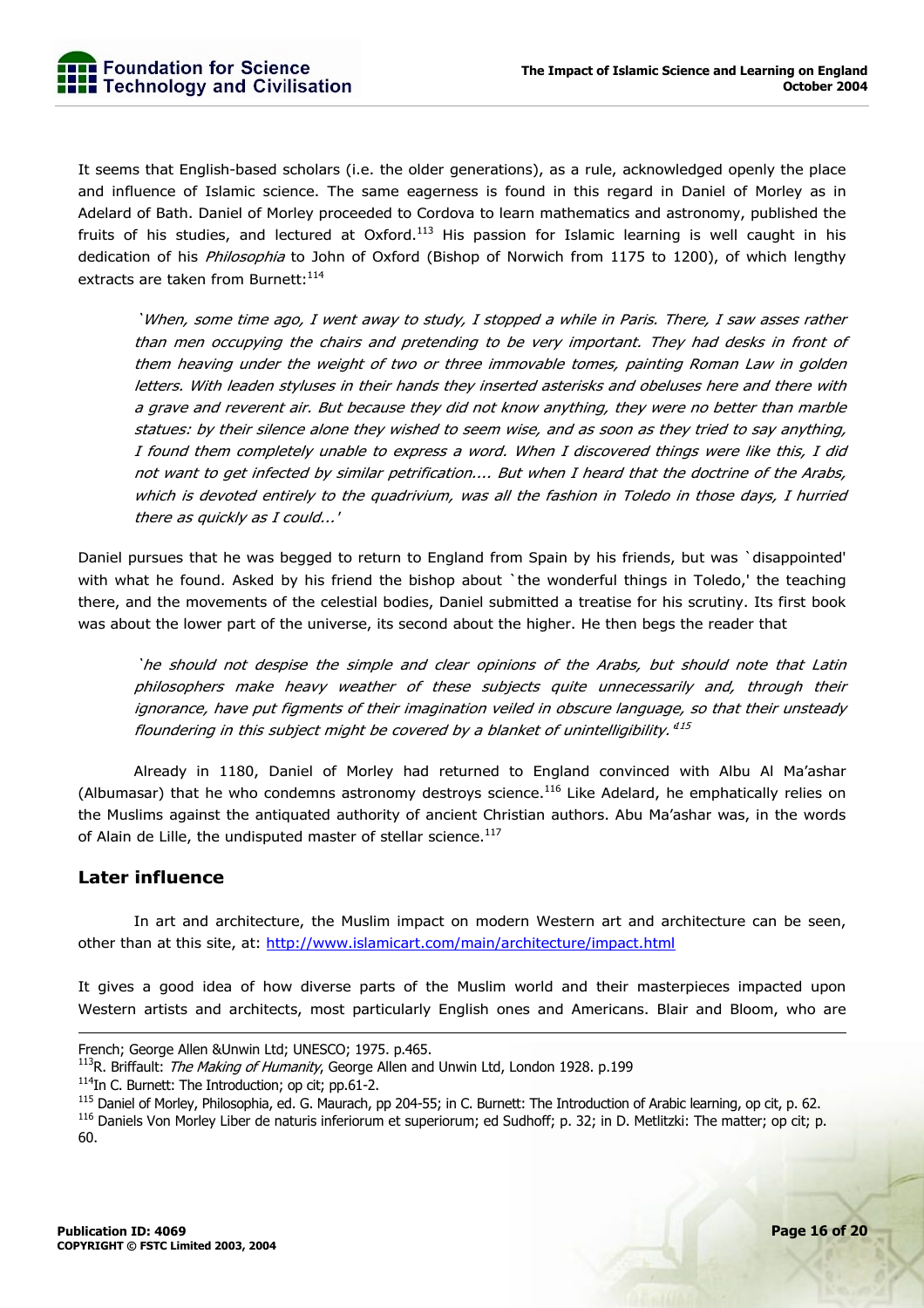referred to in the site, note that a painting such as The Reception of a Venetian Embassy in Damascus, attributed to the school of Bellini in the early 16th century, was by an artist who was familiar with the topography and monuments of Damascus.

The American landscape painter Fredric Church (1826-1900) returned from his trip in Syria and Palestine full of enthusiasm for Islamic architecture. After 1870, he designed and constructed his estate at Greendale-on-Hudson, New York, which according to Blair and Bloom, combined Alhambra motifs, simplified Hindu detail and Persian tile-work.

In 1750, Frederick, the Prince of Wales, commissioned the English architect William Chambers (1723-1796) to design an "Alhambra" for the gardens at Kew. Chambers followed his design with an octagonal pavilion in the form of a mosque, which according to Blair and Bloom, was based on `a free improvisation on the domed Ottoman mosques flanked by minarets illustrated by Fischer Von Erlach."

From Turkey, the Westerners, including the English, imported the kiosks in public gardens where coffee and other beverages were served. The new kiosks did not just serve their original function as garden pavilions but also developed into band-stands and news-stands.

From Muslim India, one of the first British artists to visit Agra, William Hodges (1746-1797), sought inspiration from the Taj Mahal. The landscape painter Thomas Daniell (1749-1840) the author of Oriental Scenery (six folio-sized parts, each with 24 hand-colored aquatint plates) was hired as a consultant to help design a British residence with such features as a bulbous dome with corner chatris and overhanging eaves, cusped arches and pinnacles. Daniell was further to inspire the architect John Nash (1752-1835) who was commissioned by George IV to remodel an unfinished structure at the Royal Pavilion.

The Alhambra also continued to inspire many, such as the British architect Owen Jones, who after many visits designed two palatial houses in Kensington Palace Gardens in the Muslim style. In 1854, he created an Alhambra Court, following the Court of the Lions, for the reconstructed Crystal Palace in Sydenham.

Another excellent work that gives good justice to the Muslim impact on modern arts and architecture in both England and America, as well as elsewhere, is John Sweetman's *Oriental Obsession*.<sup>118</sup> Thus, only a few instances will suffice, here, to end this work with an illustration of the far reaching Islamic impact.

In 1878, there appeared the influential book Art Decoration applied to Furniture by Mrs Harriet P. Spofford (1835-1921), which included a chapter on Oriental styles, amongst which the Muslim element was prominent. It was not a style, Mrs. Spofford conceded, for those `with restricted incomes,' but she thought that even in small houses one room at least might be devoted to it. She recommended `sumptuous gold threaded material' for upholstery. Fringes should reach the floor concealing all woodwork in `true Moorish style.' Preoccupation with accumulating eastern ornament was to endure after 1900. In the 1890s the `cosy corner' with sofa, cushions and tent like canopy was to become a minor rage'.<sup>119</sup>

 $117A$  de Lille in D. Metzliki: The matter; op cit; p. 60.

<sup>118</sup>John Sweetman: The Oriental Obsession; op cit;.

<sup>119</sup> John Sweetman: The Oriental Obsession; p.232.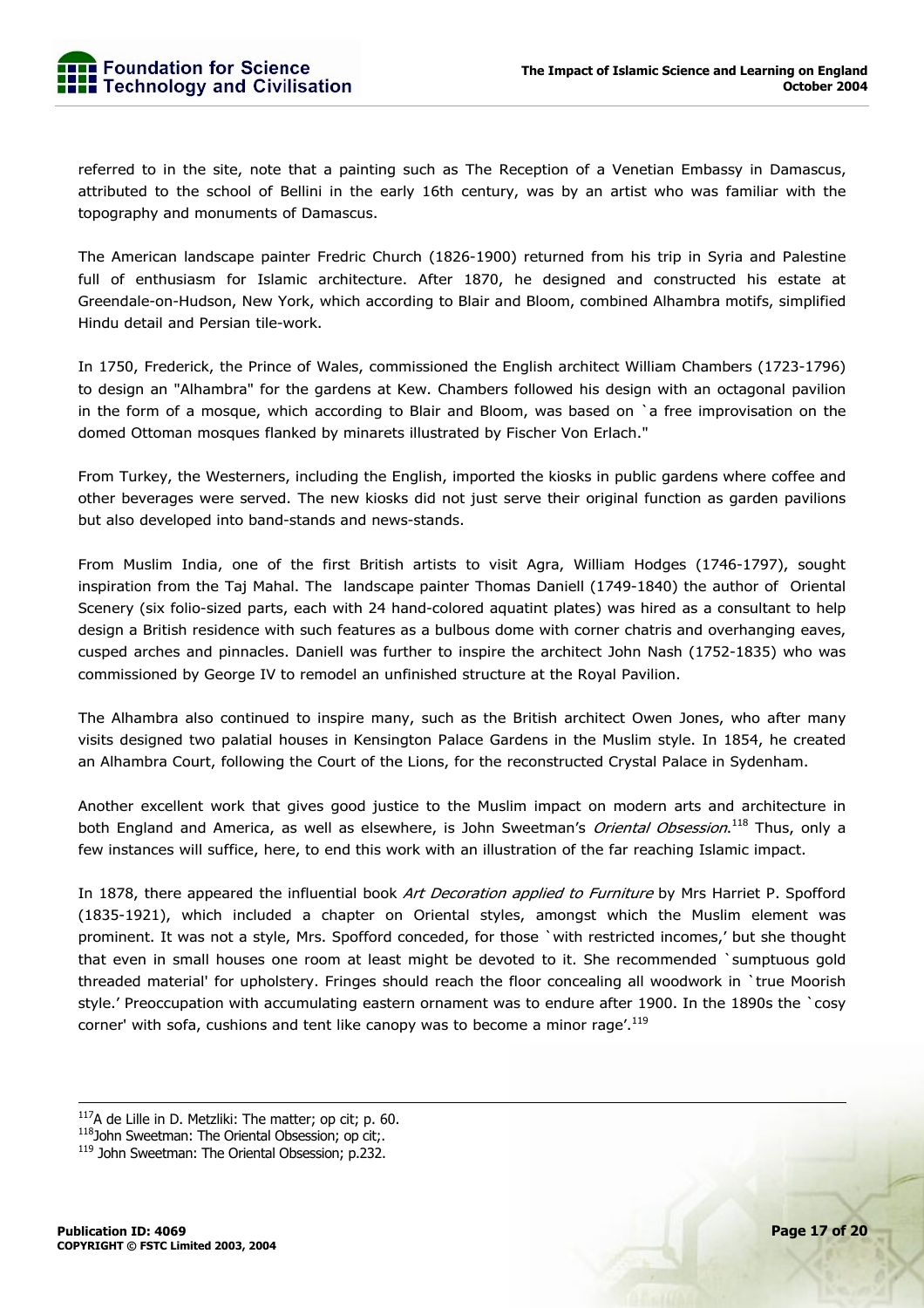Islamic carpets clearly provided thoughtful observers, in surprisingly various ways, with artistic lifelines, which they grasped wholeheartedly. The rugs could convey a visual rightness, which `contained' irregularity, `a primitive force which embraced sophistication.<sup>'120</sup> The same might be said of oriental ceramics with their ancient traditions of simple shape and investing glaze and, in the case of so many Islamic types, surface qualities of pattern and metallic reflection. Morris's friend William de Morgan also frequented the South Kensington Museum, which was enriched, along with the British Museum, with Near Eastern and Hispano-Moresque wares and Italian *maiolica*.<sup>121</sup> Maiolica, which has its story, which Sweetman traces admirably, and which demands a look at the source itself by those interested.

Sweetman devotes a whole chapter, chapter six, to what he calls: The American Story. Besides the influence of the great exhibitions, he notes, we have two further major considerations, the use of Islamic ideas of decoration by the entrepreneurs of Art Nouveau and by the newly rich, and the dedicated collecting by individuals of Islamic objects which would eventually benefit public museums.<sup>122</sup> Tiffany emerges as a major purveyor of oriental style, occupying a place in commerce as powerful as that of Liberty, but injecting into Art Nouveau `his predilections for Islamic art with greater creative force.' Other firms designed Muslim interiors, such as Pottier and Stymus. Tiffany alone unites `magical sensitivity in his best work to a larger than life personal legend.' One of the most memorable photographic portraits of him shows him attired as a Middle Eastern ruler wearing turban and pearls, for a grand ball in New York in 1913 (fig 142).<sup>123</sup>

 In 1871-2 the influential Richard Morris Hunt also chose the Muslim style for the facade of his Tweedy Store, New York (fig 145), which was acclaimed not only at home but in Europe.<sup>124</sup>

The Alhambra (1832) as noted above, was especially acclaimed after it was brought to the wider audience by Washington Irving. It went through numerous editions in the land of its author. From the time of the welcoming review in the New York Mirror in June of the year of publication its success was assured.<sup>125</sup>It struck many imaginations, especially in the Anglo-Saxon world. Twenty years after first seeing the Alhambra, Owen Jones 1809-1874 re-created part of it at the Crystal Palace at Sydenham, his well known `Alhambra Court'.<sup>126</sup>The Alhambra and its decorative schemes represented a conspicuous strand of Islamic artistic influence in 19<sup>th</sup> century Britain which, through the work of Owen Jones, helped to induce important shifts of attitudes to decoration and ornament in the field of interior design.<sup>127</sup>

The Alhambra also, as briefly noted here to end with, struck imaginations on the continent too. The French, 19<sup>th</sup> century writer and poet Victor Hugo, in his collection Les Orientales (1829) claimed:

 'Alhambra! l'Alhambra! palais que les Genies Ont dore comme un reve et rempli d'harmonies...<sup>128</sup> (Alhambra, Alhambra! Palace which genies have adorned like a dream, and filled with harmony).

<sup>&</sup>lt;sup>120</sup> John Sweetman: The Oriental Obsession: 182.

<sup>&</sup>lt;sup>121</sup> John Sweetman: The Oriental Obsession: p. 182.<br><sup>122</sup> John Sweetman: The Oriental Obsession: p.230.<br><sup>123</sup> John Sweetman: The Oriental Obsession; p.233.

<sup>&</sup>lt;sup>124</sup> John Sweetman: The Oriental Obsession: p.238.

 $^{125}$  John Sweetman: The Oriental Obsession; p.217.<br> $^{126}$  John Sweetman: The Oriental Obsession: p.125.

<sup>&</sup>lt;sup>127</sup> John Sweetman: The Oriental Obsession: 131.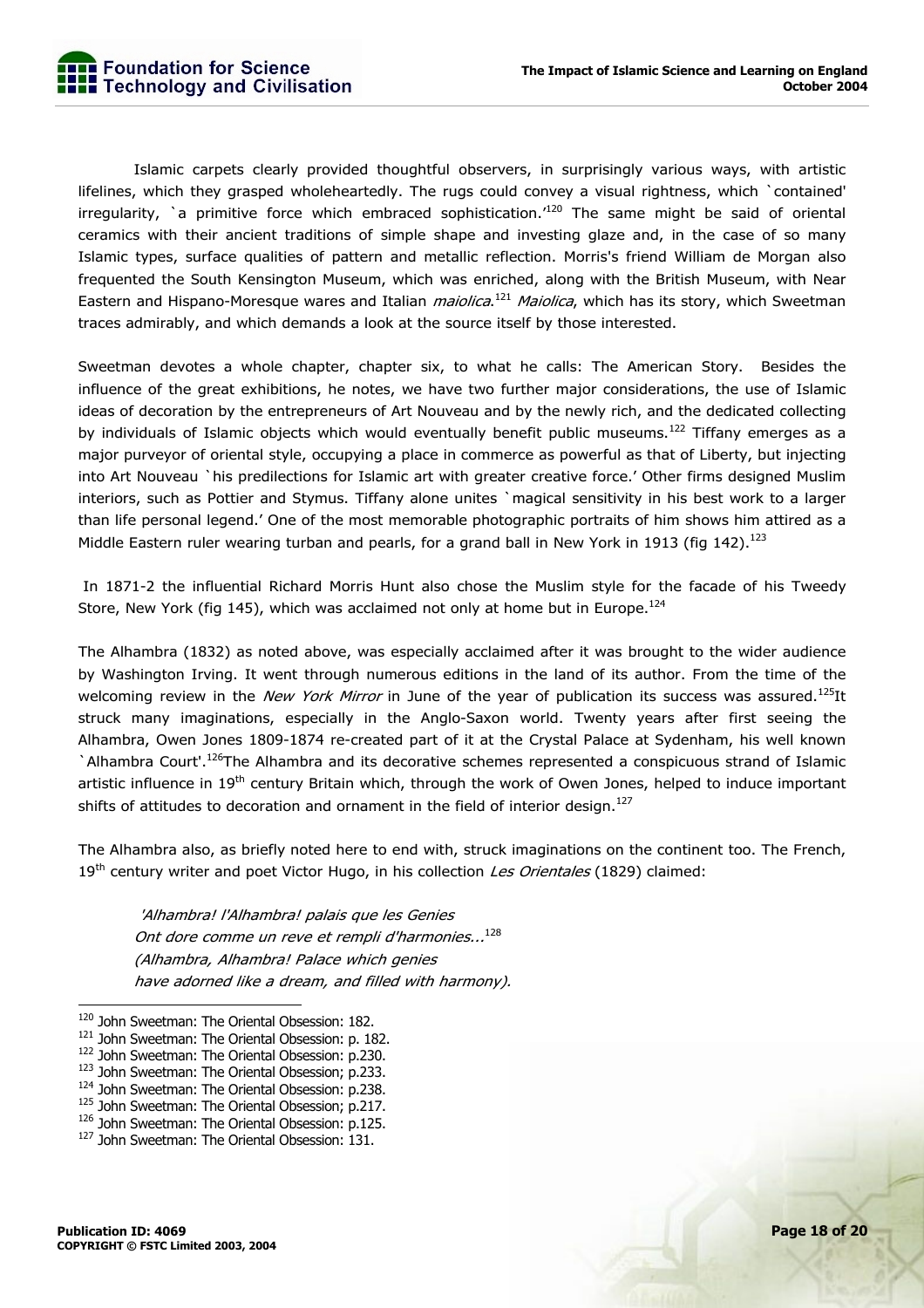

#### **Conclusion**

Draper tells that `The Arab has left his intellectual heritage on Europe…' and `such their (Muslims) splendour, their luxury, their knowledge; such some of the obligations we are under to them - obligations which Christian Europe, with singular insincerity, has ever been fain to hide. The cry against the misbeliever has long outlived the Crusades.<sup>'129</sup>

It has indeed, and it is for those who are able, to look into the aspects of influence which have been only briefly touched upon here.

#### **Bibliography**

R. Briffault: The Making of Humanity, George Allen and Unwin Ltd, London 1928.

M. S. Briggs: Architecture, in *The Legacy of Islam*, edited by T. Arnold and A. Guillaume, Oxford University Press, first edition, 1931, pp 155-79.

C. Burnett: The Introduction of Arabic Learning into England; The Panizzi Lectures, 1996; The British Library; 1997.

C. Burnett: Adelard of Bath, Warburg, London, 1987.

Louise Chochrane: Adelard of Bath. British Museum Press. 1994. Constantine the African and `Ali ibn al-Magusti: The Pantegni and related texts, eds C. Burnett and D. Jacquard, Leiden, 1994.

M.T. D'Alverny: Deux Traduction Latines du Coran au Moyen Age in Archives d'histoire doctrinale et litteraire du Moyen Age; 16; Paris; Librairie Vrin; 1948; in La Connaissance de l'Islam dans l'Occident Medieval; edt by C. Burnett. Varorium; 1994; pp 69-131.

N.Daniel: The Arabs and medieval Europe; Longman Librarie du Liban; 1975.

G. Dickey: Adelard of Bath, unpublished Thesis, University of Toronto, 1982.

E.J. Dijksterhuis: The Mechanisation of the World Picture; Oxford at the Claredon Press; 1961

J.W. Draper: A History of the Intellectual Development of Europe; 2 vols, George Bell and Son, London, 1875.

Will Durant: The Age of faith, Simon and Shuster, New York, 1950.

Sir Banister Fletcher: A History of architecture: 18th edition, revised by J. C. Palmes: University of London, The Athlone press, 1975.

E. Freeman: Norman Conquest; 8 Vols; Oxford 1867; and T.D. hardy: Descriptive catalogue, 3 vols. London 1871.

J.Glubb: A Short History of the Arab Peoples; Hodder and Stoughton, 1969;

<sup>&</sup>lt;sup>128</sup> John Sweetman: The Oriental Obsession: 120.

<sup>&</sup>lt;sup>129</sup> J.W.Draper: A History; op cit; Vol II; p. 44.